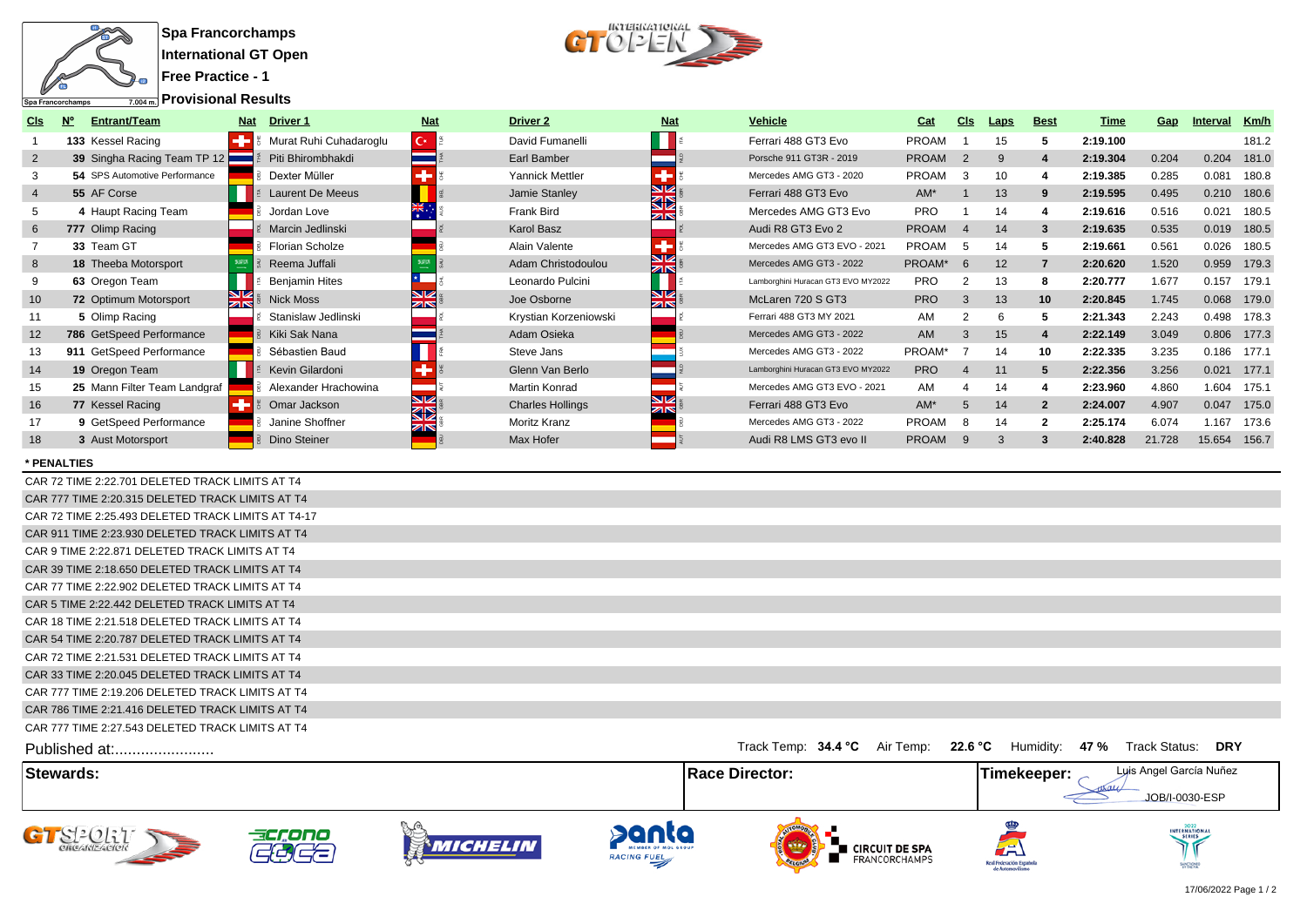

**Free Practice - 1 Provisional Results**  $C_1^{\text{interparameter}}$ 

| CAR 55 TIME 2:30.426 DELETED TRACK LIMITS AT T4  |
|--------------------------------------------------|
| CAR 133 TIME 2:43.706 DELETED TRACK LIMITS AT T4 |
| CAR 77 TIME 6:35.158 DELETED TRACK LIMITS AT T77 |
| CAR 786 TIME 4:36.759 DELETED TRACK LIMITS AT T4 |
| CAR 4 TIME 4:40.707 DELETED TRACK LIMITS AT T4   |
| CAR 72 TIME 2:34.744 DELETED TRACK LIMITS AT T4  |
| CAR 777 TIME 2:28.831 DELETED TRACK LIMITS AT T4 |
| CAR 9 TIME 2:21.720 DELETED TRACK LIMITS AT T4   |
| CAR 55 TIME 2:21.160 DELETED TRACK LIMITS AT T4  |
| CAR 77 TIME 2:29.229 DELETED TRACK LIMITS AT T4  |
| CAR 777 TIME 2:25.862 DELETED TRACK LIMITS AT T4 |
| CAR 786 TIME 2:20.955 DELETED TRACK LIMITS AT T4 |
| CAR 19 TIME 2:23.016 DELETED TRACK LIMITS AT T4  |
| CAR 4 TIME 2:21.446 DELETED TRACK LIMITS AT T4   |
| CAR 19 TIME 2:21.000 DELETED TRACK LIMITS AT T4  |
| CAR 77 TIME 2:29.267 DELETED TRACK LIMITS AT T4  |
| CAR 4 TIME 2:20.509 DELETED TRACK LIMITS AT T4   |
| CAR 19 TIME 3:03.974 DELETED TRACK LIMITS AT T4  |
| CAR 777 TIME 3:12.368 DELETED TRACK LIMITS AT T4 |
| CAR 77 TIME 3:10.792 DELETED TRACK LIMITS AT T4  |
| CAR 19 TIME 2:30.184 DELETED TRACK LIMITS AT T19 |
| CAR 63 TIME 2:26.409 DELETED TRACK LIMITS AT T4  |
| CAR 133 TIME 2:34.717 DELETED TRACK LIMITS AT T4 |
| CAR 777 TIME 2:25.650 DELETED TRACK LIMITS AT T4 |
| CAR 4 TIME 2:20.867 DELETED TRACK LIMITS AT T4   |
| CAR 77 TIME 4:00.897 DELETED TRACK LIMITS AT T4  |
| CAR 777 TIME 4:00.485 DELETED TRACK LIMITS AT T4 |

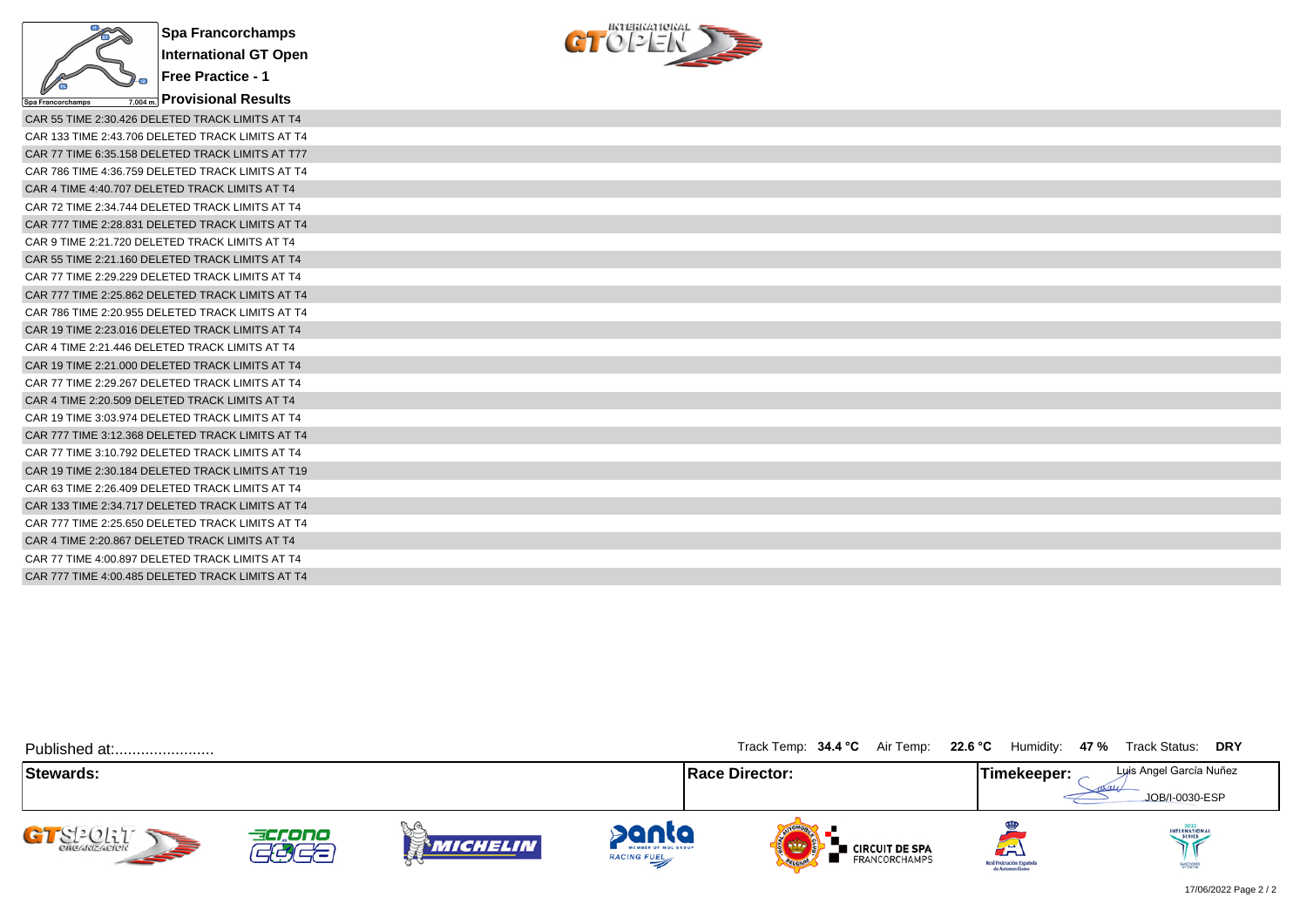



**Provisional Results by Category**

| CIS            | Entrant/Team                  | <b>Driver 1</b><br><b>Nat</b>  | <b>Nat</b>       | <b>Driver 2</b>         | <b>Nat</b>                                                   | <b>Vehicle</b>                     | Cat          | <b>CIs</b>     | Laps | <b>Best</b>    | Time     | Gap    | Interval | Km/h  |
|----------------|-------------------------------|--------------------------------|------------------|-------------------------|--------------------------------------------------------------|------------------------------------|--------------|----------------|------|----------------|----------|--------|----------|-------|
|                | <b>PRO</b>                    |                                |                  |                         |                                                              |                                    |              |                |      |                |          |        |          |       |
|                | 4 Haupt Racing Team           | Jordan Love                    |                  | Frank Bird              | NK<br>ZK                                                     | Mercedes AMG GT3 Evo               | PRO          |                | 14   |                | 2:19.616 |        |          | 180.5 |
| $\overline{2}$ | 63 Oregon Team                | <b>Benjamin Hites</b>          |                  | Leonardo Pulcini        |                                                              | Lamborghini Huracan GT3 EVO MY2022 | <b>PRO</b>   | $\overline{2}$ | 13   | 8              | 2:20.777 | 1.161  | 1.161    | 179.1 |
|                | 72 Optimum Motorsport         | <b>Nick Moss</b><br><b>ZIN</b> | NZ.<br>ZK        | Joe Osborne             | NØ<br>ZK                                                     | McLaren 720 S GT3                  | <b>PRO</b>   |                | 13   | 10             | 2:20.845 | 1.229  | 0.068    | 179.0 |
|                | 19 Oregon Team                | Kevin Gilardoni                | ÷                | Glenn Van Berlo         |                                                              | Lamborghini Huracan GT3 EVO MY2022 | <b>PRO</b>   | 4              | 11   | 5              | 2:22.356 | 2.740  | 1.511    | 177.1 |
|                | <b>PROAM</b>                  |                                |                  |                         |                                                              |                                    |              |                |      |                |          |        |          |       |
|                | 133 Kessel Racing             | Murat Ruhi Cuhadaroglu         | $C^*$            | David Fumanelli         |                                                              | Ferrari 488 GT3 Evo                | <b>PROAM</b> |                | 15   | 5              | 2:19.100 |        |          | 181.2 |
| 2              | 39 Singha Racing Team TP 12   | Piti Bhirombhakdi              |                  | Earl Bamber             |                                                              | Porsche 911 GT3R - 2019            | <b>PROAM</b> | 2              | 9    |                | 2:19.304 | 0.204  | 0.204    | 181.0 |
|                | 54 SPS Automotive Performance | Dexter Müller                  |                  | Yannick Mettler         |                                                              | Mercedes AMG GT3 - 2020            | <b>PROAM</b> | 3              | 10   |                | 2:19.385 | 0.285  | 0.081    | 180.8 |
|                | 777 Olimp Racing              | Marcin Jedlinski               |                  | <b>Karol Basz</b>       |                                                              | Audi R8 GT3 Evo 2                  | <b>PROAM</b> |                | 14   | 3              | 2:19.635 | 0.535  | 0.250    | 180.5 |
|                | 33 Team GT                    | <b>Florian Scholze</b>         |                  | Alain Valente           |                                                              | Mercedes AMG GT3 EVO - 2021        | <b>PROAM</b> | -5             | 14   |                | 2:19.661 | 0.561  | 0.026    | 180.5 |
| 6              | 18 Theeba Motorsport          | Reema Juffali                  | 5370             | Adam Christodoulou      | $\overline{\mathbf{M}}$<br>$\overline{\mathbb{Z}}\mathbb{R}$ | Mercedes AMG GT3 - 2022            | PROAM*       | 6              | 12   |                | 2:20.620 | 1.520  | 0.959    | 179.3 |
|                | 911 GetSpeed Performance      | Sébastien Baud                 |                  | Steve Jans              |                                                              | Mercedes AMG GT3 - 2022            | PROAM*       |                | 14   | 10             | 2:22.335 | 3.235  | 1.715    | 177.1 |
| 8              | 9 GetSpeed Performance        | Janine Shoffner                | 꾫                | <b>Moritz Kranz</b>     |                                                              | Mercedes AMG GT3 - 2022            | <b>PROAM</b> | 8              | 14   | $\mathbf{2}$   | 2:25.174 | 6.074  | 2.839    | 173.6 |
| 9              | 3 Aust Motorsport             | Dino Steiner                   |                  | Max Hofer               |                                                              | Audi R8 LMS GT3 evo II             | <b>PROAM</b> | 9              |      | 3              | 2:40.828 | 21.728 | 15.654   | 156.7 |
|                | <b>AM</b>                     |                                |                  |                         |                                                              |                                    |              |                |      |                |          |        |          |       |
|                | 55 AF Corse                   | <b>Laurent De Meeus</b>        |                  | Jamie Stanley           | NK<br>25                                                     | Ferrari 488 GT3 Evo                | $AM^*$       |                | 13   | 9              | 2:19.595 |        |          | 180.6 |
|                | 5 Olimp Racing                | Stanislaw Jedlinski            |                  | Krystian Korzeniowski   |                                                              | Ferrari 488 GT3 MY 2021            | AM           | $\overline{2}$ | 6    | 5              | 2:21.343 | 1.748  | 1.748    | 178.3 |
| $\mathbf{3}$   | 786 GetSpeed Performance      | Kiki Sak Nana                  |                  | Adam Osieka             |                                                              | Mercedes AMG GT3 - 2022            | AM           | 3              | 15   |                | 2:22.149 | 2.554  | 0.806    | 177.3 |
|                | 25 Mann Filter Team Landgraf  | Alexander Hrachowina           |                  | <b>Martin Konrad</b>    |                                                              | Mercedes AMG GT3 EVO - 2021        | AM           |                | 14   |                | 2:23.960 | 4.365  | 1.811    | 175.1 |
| $5^{\circ}$    | 77 Kessel Racing              | Omar Jackson                   | <u>NK</u><br>zis | <b>Charles Hollings</b> | <b>N</b><br>zr                                               | Ferrari 488 GT3 Evo                | $AM*$        |                | 14   | $\overline{2}$ | 2:24.007 | 4.412  | 0.047    | 175.0 |
|                |                               |                                |                  |                         |                                                              |                                    |              |                |      |                |          |        |          |       |

**\* PENALTIES**

| Stewards:                                          | <b>Race Director:</b>                                | Luis Angel García Nuñez<br><b>Timekeeper:</b><br>JOB/I-0030-ESP |
|----------------------------------------------------|------------------------------------------------------|-----------------------------------------------------------------|
| Published at:                                      | Track Temp: 38.9 °C Air Temp: 24.2 °C Humidity: 41 % | Track Status: DRY                                               |
| CAR 54 TIME 2:20.787 DELETED TRACK LIMITS AT T4    |                                                      |                                                                 |
| CAR 18 TIME 2:21.518 DELETED TRACK LIMITS AT T4    |                                                      |                                                                 |
| CAR 5 TIME 2:22.442 DELETED TRACK LIMITS AT T4     |                                                      |                                                                 |
| CAR 77 TIME 2:22.902 DELETED TRACK LIMITS AT T4    |                                                      |                                                                 |
| CAR 39 TIME 2:18.650 DELETED TRACK LIMITS AT T4    |                                                      |                                                                 |
| CAR 9 TIME 2:22.871 DELETED TRACK LIMITS AT T4     |                                                      |                                                                 |
| CAR 911 TIME 2:23.930 DELETED TRACK LIMITS AT T4   |                                                      |                                                                 |
| CAR 72 TIME 2:25.493 DELETED TRACK LIMITS AT T4-17 |                                                      |                                                                 |
| CAR 777 TIME 2:20.315 DELETED TRACK LIMITS AT T4   |                                                      |                                                                 |
| CAR 72 TIME 2:22.701 DELETED TRACK LIMITS AT T4    |                                                      |                                                                 |











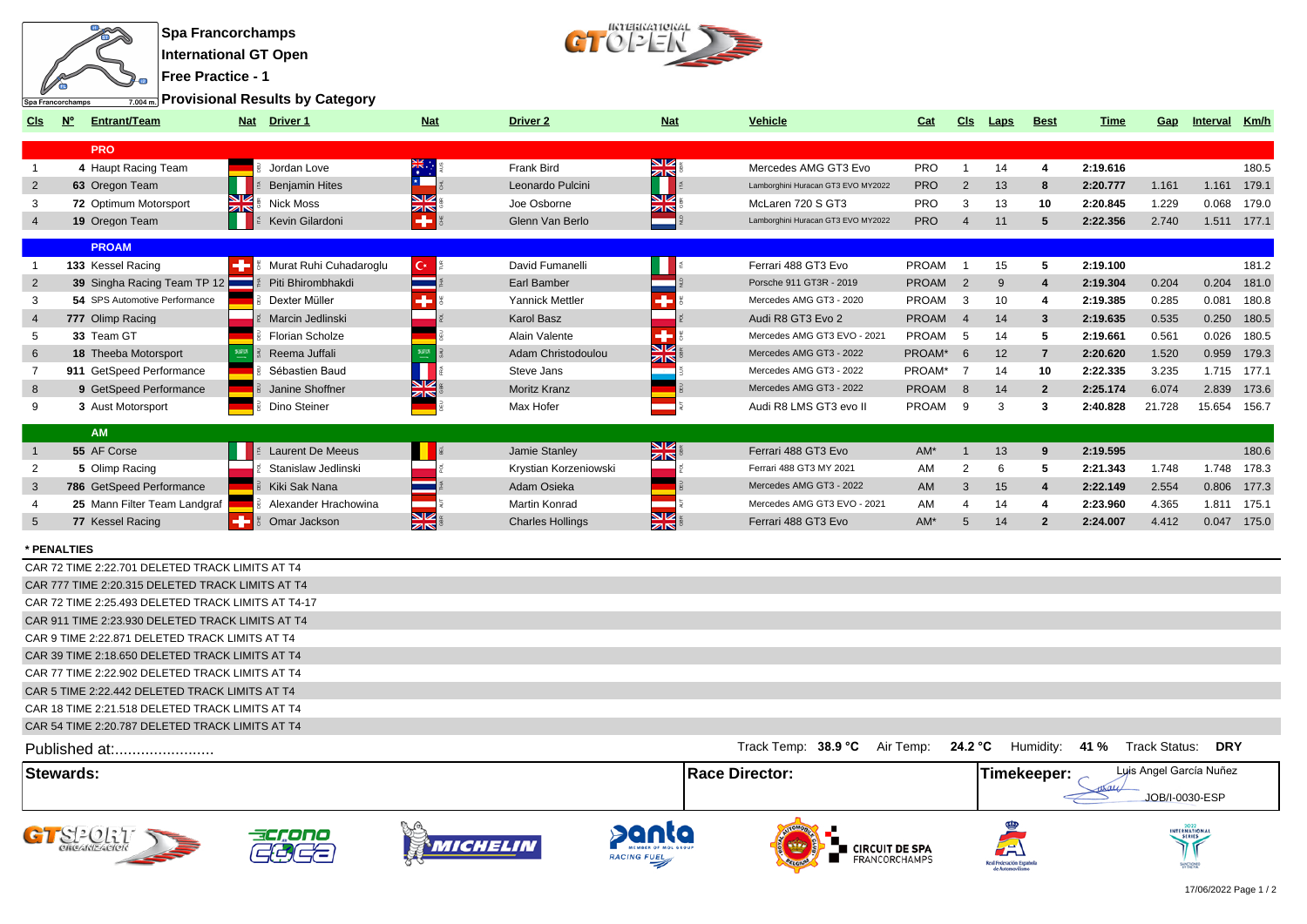

**Provisional Results by Category**



| CAR 72 TIME 2:21.531 DELETED TRACK LIMITS AT T4  |
|--------------------------------------------------|
| CAR 33 TIME 2:20.045 DELETED TRACK LIMITS AT T4  |
| CAR 777 TIME 2:19.206 DELETED TRACK LIMITS AT T4 |
| CAR 786 TIME 2:21.416 DELETED TRACK LIMITS AT T4 |
| CAR 777 TIME 2:27.543 DELETED TRACK LIMITS AT T4 |
| CAR 55 TIME 2:30.426 DELETED TRACK LIMITS AT T4  |
| CAR 133 TIME 2:43.706 DELETED TRACK LIMITS AT T4 |
| CAR 77 TIME 6:35.158 DELETED TRACK LIMITS AT T77 |
| CAR 786 TIME 4:36.759 DELETED TRACK LIMITS AT T4 |
| CAR 4 TIME 4:40.707 DELETED TRACK LIMITS AT T4   |
| CAR 72 TIME 2:34.744 DELETED TRACK LIMITS AT T4  |
| CAR 777 TIME 2:28.831 DELETED TRACK LIMITS AT T4 |
| CAR 9 TIME 2:21.720 DELETED TRACK LIMITS AT T4   |
| CAR 55 TIME 2:21.160 DELETED TRACK LIMITS AT T4  |
| CAR 77 TIME 2:29.229 DELETED TRACK LIMITS AT T4  |
| CAR 777 TIME 2:25.862 DELETED TRACK LIMITS AT T4 |
| CAR 786 TIME 2:20.955 DELETED TRACK LIMITS AT T4 |
| CAR 19 TIME 2:23.016 DELETED TRACK LIMITS AT T4  |
| CAR 4 TIME 2:21.446 DELETED TRACK LIMITS AT T4   |
| CAR 19 TIME 2:21,000 DELETED TRACK LIMITS AT T4  |
| CAR 77 TIME 2:29.267 DELETED TRACK LIMITS AT T4  |
| CAR 4 TIME 2:20.509 DELETED TRACK LIMITS AT T4   |
| CAR 19 TIME 3:03.974 DELETED TRACK LIMITS AT T4  |
| CAR 777 TIME 3:12.368 DELETED TRACK LIMITS AT T4 |
| CAR 77 TIME 3:10.792 DELETED TRACK LIMITS AT T4  |
| CAR 19 TIME 2:30.184 DELETED TRACK LIMITS AT T19 |
| CAR 63 TIME 2:26.409 DELETED TRACK LIMITS AT T4  |
| CAR 133 TIME 2:34.717 DELETED TRACK LIMITS AT T4 |
| CAR 777 TIME 2:25.650 DELETED TRACK LIMITS AT T4 |
| CAR 4 TIME 2:20.867 DELETED TRACK LIMITS AT T4   |
| CAR 77 TIME 4:00.897 DELETED TRACK LIMITS AT T4  |
| CAR 777 TIME 4:00.485 DELETED TRACK LIMITS AT T4 |

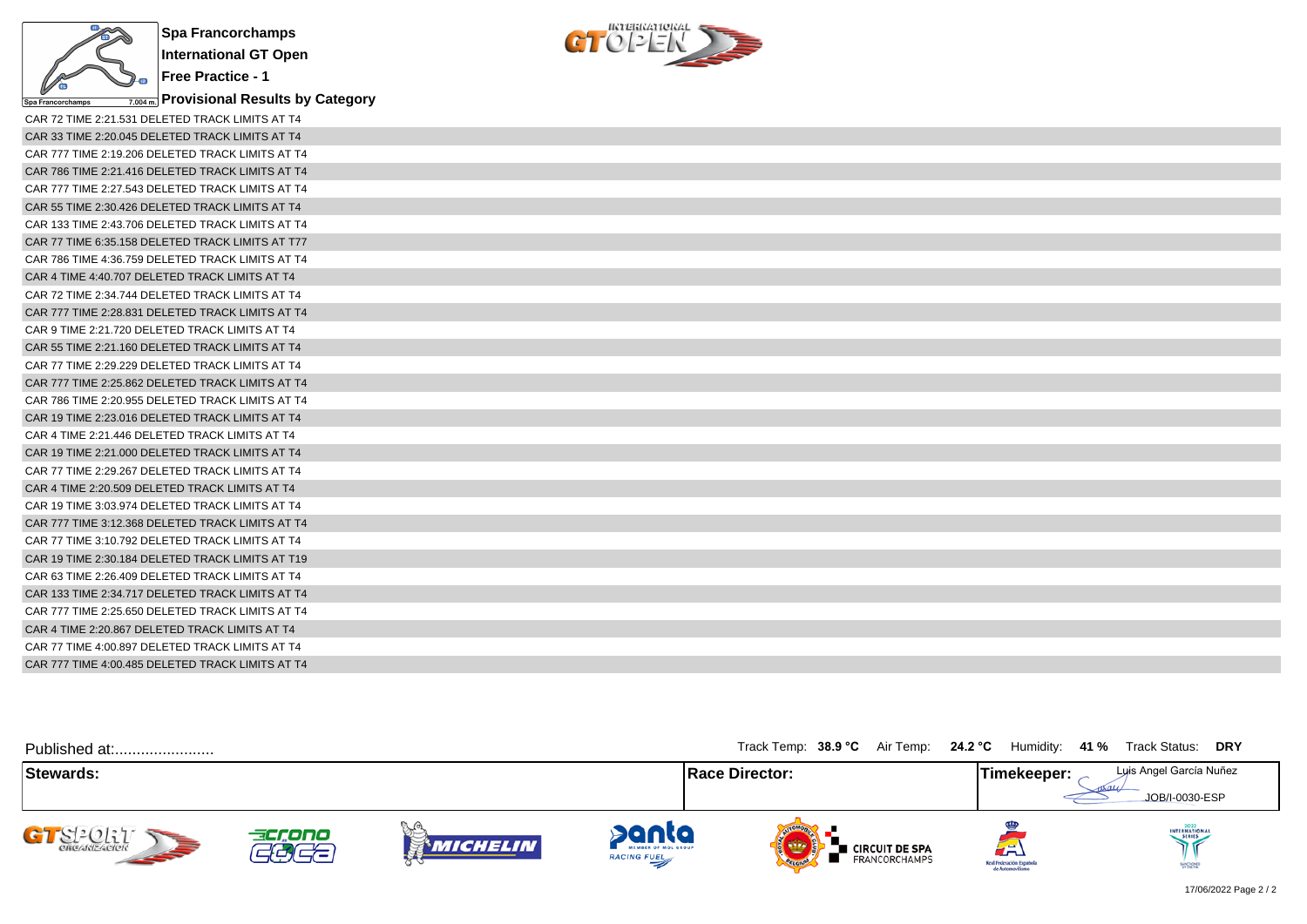



**Free Practice - 1**

**Provisional Results by Class**

| CIS             | Entrant/Team                  | Driver 1<br><b>Nat</b>            | <b>Nat</b>            | <b>Driver 2</b>         | <b>Nat</b>       | Vehicle                            | Cat          | CIS            | Laps | <b>Best</b>    | Time     | Gap    | Interval | Km/h        |
|-----------------|-------------------------------|-----------------------------------|-----------------------|-------------------------|------------------|------------------------------------|--------------|----------------|------|----------------|----------|--------|----------|-------------|
|                 | <b>International GT Open</b>  |                                   |                       |                         |                  |                                    |              |                |      |                |          |        |          |             |
|                 | 133 Kessel Racing             | Murat Ruhi Cuhadaroqlu            | $C \cdot \frac{8}{5}$ | David Fumanelli         |                  | Ferrari 488 GT3 Evo                | <b>PROAM</b> |                | 15   | 5              | 2:19.100 |        |          | 181.2       |
| $\overline{2}$  | 39 Singha Racing Team TP 12   | Piti Bhirombhakdi                 |                       | Earl Bamber             |                  | Porsche 911 GT3R - 2019            | <b>PROAM</b> | $\overline{2}$ | 9    |                | 2:19.304 | 0.204  | 0.204    | 181.0       |
|                 | 54 SPS Automotive Performance | Dexter Müller                     |                       | Yannick Mettler         |                  | Mercedes AMG GT3 - 2020            | PROAM        | 3              | 10   |                | 2:19.385 | 0.285  | 0.081    | 180.8       |
| 4               | 55 AF Corse                   | <b>Laurent De Meeus</b>           |                       | Jamie Stanley           | NØ<br>ସ⊠         | Ferrari 488 GT3 Evo                | AM*          |                | 13   | 9              | 2:19.595 | 0.495  | 0.210    | 180.6       |
|                 | 4 Haupt Racing Team           | Jordan Love                       |                       | <b>Frank Bird</b>       | ZK               | Mercedes AMG GT3 Evo               | <b>PRO</b>   |                | 14   |                | 2:19.616 | 0.516  | 0.021    | 180.5       |
| 6               | 777 Olimp Racing              | Marcin Jedlinski                  |                       | Karol Basz              |                  | Audi R8 GT3 Evo 2                  | <b>PROAM</b> |                | 14   | 3              | 2:19.635 | 0.535  |          | 0.019 180.5 |
|                 | 33 Team GT                    | Florian Scholze                   |                       | Alain Valente           |                  | Mercedes AMG GT3 EVO - 2021        | PROAM        | .5             | 14   |                | 2:19.661 | 0.561  | 0.026    | 180.5       |
| 8               | <b>18 Theeba Motorsport</b>   | Reema Juffali                     |                       | Adam Christodoulou      | NK<br>ZIN        | Mercedes AMG GT3 - 2022            | PROAM*       | 6              | 12   | 7              | 2:20.620 | 1.520  | 0.959    | 179.3       |
| 9               | 63 Oregon Team                | <b>Benjamin Hites</b>             |                       | Leonardo Pulcini        |                  | Lamborghini Huracan GT3 EVO MY2022 | <b>PRO</b>   |                | 13   | -8             | 2:20.777 | 1.677  | 0.157    | 179.1       |
| 10              | 72 Optimum Motorsport         | $\frac{N}{2}$<br><b>Nick Moss</b> | NIZ.<br>ZK            | Joe Osborne             | NZ<br><b>ZIN</b> | McLaren 720 S GT3                  | <b>PRO</b>   | 3              | 13   | 10             | 2:20.845 | 1.745  | 0.068    | 179.0       |
| 11              | 5 Olimp Racing                | Stanislaw Jedlinski               |                       | Krystian Korzeniowski   |                  | Ferrari 488 GT3 MY 2021            | AM           |                | 6    |                | 2:21.343 | 2.243  | 0.498    | 178.3       |
| 12 <sup>2</sup> | 786 GetSpeed Performance      | Kiki Sak Nana                     |                       | Adam Osieka             |                  | Mercedes AMG GT3 - 2022            | <b>AM</b>    | 3              | 15   |                | 2:22.149 | 3.049  |          | 0.806 177.3 |
|                 | 911 GetSpeed Performance      | Sébastien Baud                    |                       | Steve Jans              |                  | Mercedes AMG GT3 - 2022            | PROAM*       |                | 14   | 10             | 2:22.335 | 3.235  | 0.186    | 177.1       |
| 14              | 19 Oregon Team                | Kevin Gilardoni                   |                       | Glenn Van Berlo         |                  | Lamborghini Huracan GT3 EVO MY2022 | <b>PRO</b>   |                |      | 5              | 2:22.356 | 3.256  | 0.021    | 177.1       |
| 15              | 25 Mann Filter Team Landgraf  | Alexander Hrachowina              |                       | Martin Konrad           |                  | Mercedes AMG GT3 EVO - 2021        | AM           |                | 14   |                | 2:23.960 | 4.860  | 1.604    | 175.1       |
| 16              | 77 Kessel Racing              | Omar Jackson                      | <b>NZ</b><br>ସ⊠       | <b>Charles Hollings</b> | NZ<br>zirs       | Ferrari 488 GT3 Evo                | $AM*$        | 5              | 14   | $\overline{2}$ | 2:24.007 | 4.907  | 0.047    | 175.0       |
| 17              | 9 GetSpeed Performance        | Janine Shoffner                   |                       | Moritz Kranz            |                  | Mercedes AMG GT3 - 2022            | PROAM        | 8              | 14   | $\mathbf{2}$   | 2:25.174 | 6.074  | 1.167    | 173.6       |
| 18              | 3 Aust Motorsport             | Dino Steiner                      |                       | Max Hofer               |                  | Audi R8 LMS GT3 evo II             | <b>PROAM</b> |                | 3    |                | 2:40.828 | 21.728 | 15.654   | 156.7       |

## **\* PENALTIES**

| CAR 72 TIME 2:22.701 DELETED TRACK LIMITS AT T4    |
|----------------------------------------------------|
| CAR 777 TIME 2:20.315 DELETED TRACK LIMITS AT T4   |
| CAR 72 TIME 2:25.493 DELETED TRACK LIMITS AT T4-17 |
| CAR 911 TIME 2:23.930 DELETED TRACK LIMITS AT T4   |
| CAR 9 TIME 2:22.871 DELETED TRACK LIMITS AT T4     |
| CAR 39 TIME 2:18.650 DELETED TRACK LIMITS AT T4    |
| CAR 77 TIME 2:22.902 DELETED TRACK LIMITS AT T4    |
| CAR 5 TIME 2:22.442 DELETED TRACK LIMITS AT T4     |
| CAR 18 TIME 2:21.518 DELETED TRACK LIMITS AT T4    |
| CAR 54 TIME 2:20.787 DELETED TRACK LIMITS AT T4    |
| CAR 72 TIME 2:21.531 DELETED TRACK LIMITS AT T4    |
| CAR 33 TIME 2:20.045 DELETED TRACK LIMITS AT T4    |
| CAR 777 TIME 2:19.206 DELETED TRACK LIMITS AT T4   |

| Published at:                                                                       |              |                         |                                                           | Track Temp: 38.9 °C Air Temp: 24.2 °C                       |                                                     | Humidity: 41 % Track Status:<br><b>DRY</b> |
|-------------------------------------------------------------------------------------|--------------|-------------------------|-----------------------------------------------------------|-------------------------------------------------------------|-----------------------------------------------------|--------------------------------------------|
| <b>∣Stewards:</b>                                                                   |              |                         |                                                           | <b>Race Director:</b>                                       | Timekeeper:                                         | Luis Angel García Nuñez<br>JOB/I-0030-ESP  |
| $\sum_{\text{O}} \sum_{\text{O}} \sum_{\text{O}} \sum_{\text{O}}$<br><b>SEPTENT</b> | accono<br>22 | V. G<br><b>MICHELIN</b> | <b>Panta</b><br>MEMBER OF MOL GROUP<br><b>RACING FUEL</b> | ∎ CIRCUIT DE SPA<br><b>FRANCORCHAMPS</b><br><b>OFFICINA</b> | لطة<br>Real Federación Española<br>de Automovilismo | INTERNATIONAL<br>SANCTIONED                |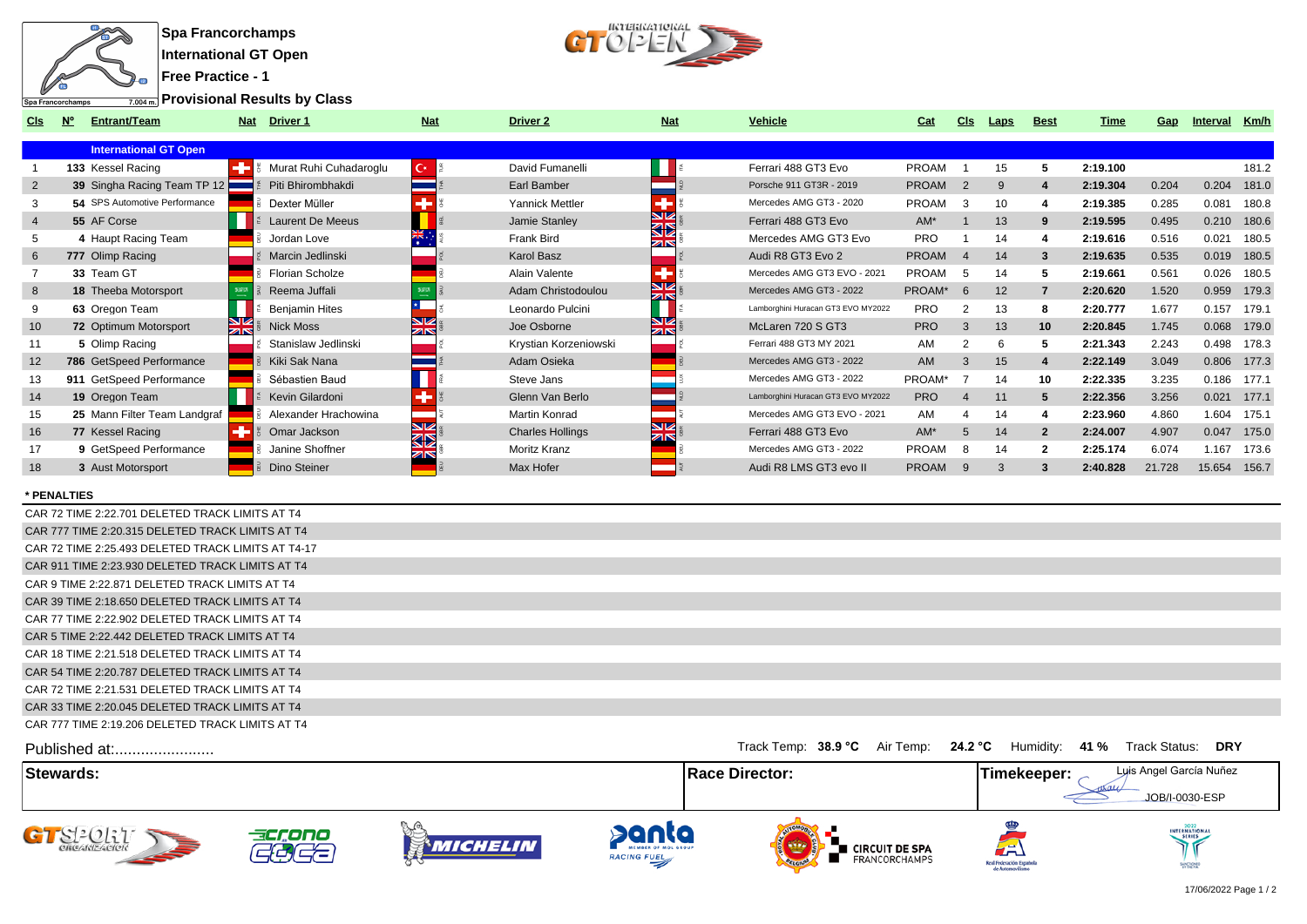



| CAR 786 TIME 2:21.416 DELETED TRACK LIMITS AT T4 |
|--------------------------------------------------|
| CAR 777 TIME 2:27.543 DELETED TRACK LIMITS AT T4 |
| CAR 55 TIME 2:30.426 DELETED TRACK LIMITS AT T4  |
| CAR 133 TIME 2:43.706 DELETED TRACK LIMITS AT T4 |
| CAR 77 TIME 6:35.158 DELETED TRACK LIMITS AT T77 |
| CAR 786 TIME 4:36.759 DELETED TRACK LIMITS AT T4 |
| CAR 4 TIME 4:40.707 DELETED TRACK LIMITS AT T4   |
| CAR 72 TIME 2:34.744 DELETED TRACK LIMITS AT T4  |
| CAR 777 TIME 2:28.831 DELETED TRACK LIMITS AT T4 |
| CAR 9 TIME 2:21.720 DELETED TRACK LIMITS AT T4   |
| CAR 55 TIME 2:21.160 DELETED TRACK LIMITS AT T4  |
| CAR 77 TIME 2:29.229 DELETED TRACK LIMITS AT T4  |
| CAR 777 TIME 2:25.862 DELETED TRACK LIMITS AT T4 |
| CAR 786 TIME 2:20.955 DELETED TRACK LIMITS AT T4 |
| CAR 19 TIME 2:23.016 DELETED TRACK LIMITS AT T4  |
| CAR 4 TIME 2:21.446 DELETED TRACK LIMITS AT T4   |
| CAR 19 TIME 2:21.000 DELETED TRACK LIMITS AT T4  |
| CAR 77 TIME 2:29.267 DELETED TRACK LIMITS AT T4  |
| CAR 4 TIME 2:20.509 DELETED TRACK LIMITS AT T4   |
| CAR 19 TIME 3:03.974 DELETED TRACK LIMITS AT T4  |
| CAR 777 TIME 3:12.368 DELETED TRACK LIMITS AT T4 |
| CAR 77 TIME 3:10.792 DELETED TRACK LIMITS AT T4  |
| CAR 19 TIME 2:30.184 DELETED TRACK LIMITS AT T19 |
| CAR 63 TIME 2:26.409 DELETED TRACK LIMITS AT T4  |
| CAR 133 TIME 2:34.717 DELETED TRACK LIMITS AT T4 |
| CAR 777 TIME 2:25.650 DELETED TRACK LIMITS AT T4 |
| CAR 4 TIME 2:20.867 DELETED TRACK LIMITS AT T4   |
| CAR 77 TIME 4:00.897 DELETED TRACK LIMITS AT T4  |
| CAR 777 TIME 4:00.485 DELETED TRACK LIMITS AT T4 |

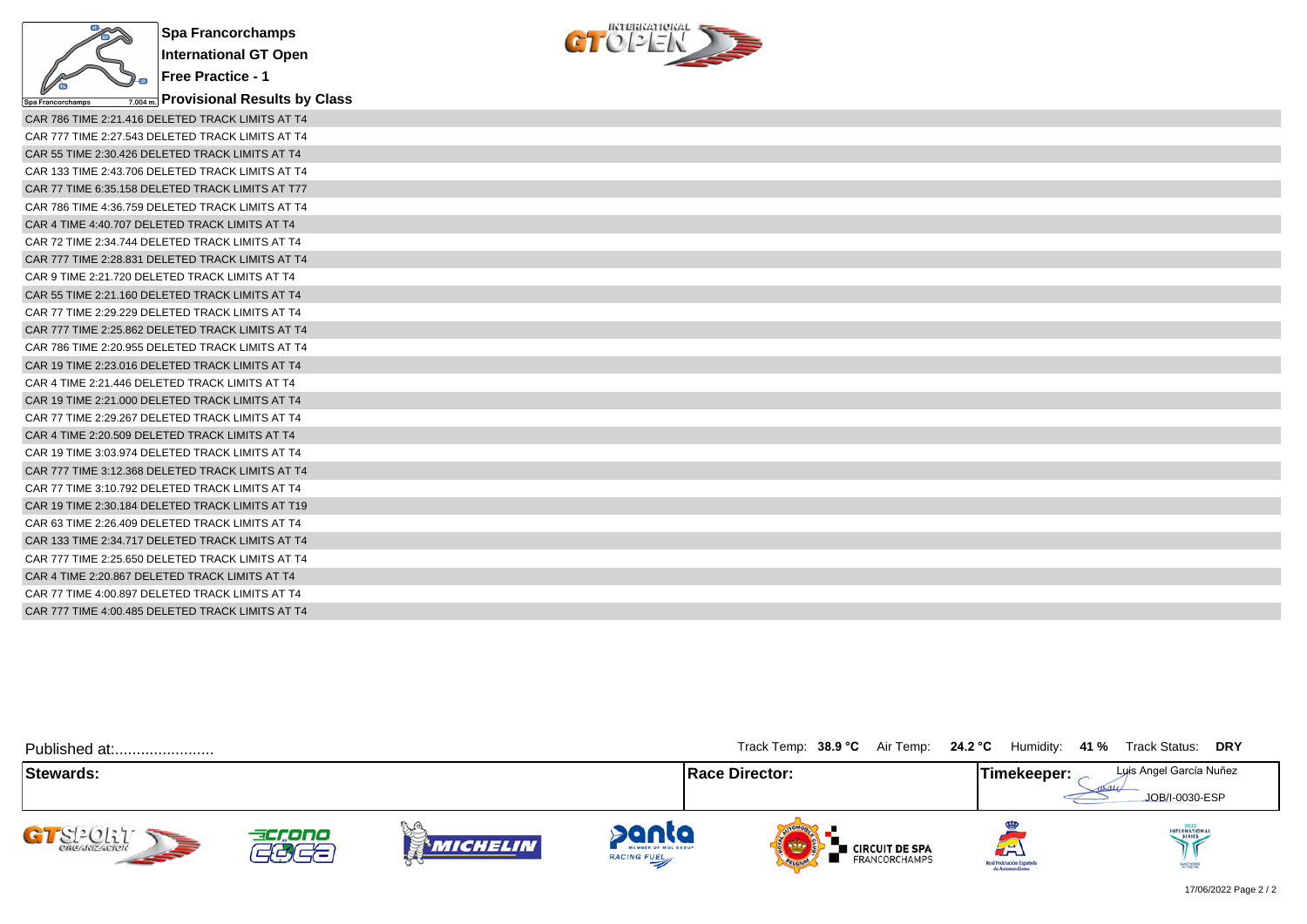

**Spa Francorchamps International GT Open Free Practice - 1**  $\overline{12}$ **Lap Analysis**

 $\blacksquare$ 衙  $\gg$ 

Spa Francorchamps

| 3              |                             | Dino Steiner          |          |          |               | Audi R8 LMS GT3 evo II 18 |                 |              | Reema Juffali               |          |          |        | Mercedes AMG GT3 - 2022       |
|----------------|-----------------------------|-----------------------|----------|----------|---------------|---------------------------|-----------------|--------------|-----------------------------|----------|----------|--------|-------------------------------|
|                | <b>PROAM</b>                | Max Hofer             |          |          |               | Aust Motorsport           |                 | PROAM*       | Adam Christodoulou          |          |          |        | Theeba Motorsport             |
| $Lap$ $D$      | <b>Time</b>                 | Sector 1              | Sector 2 | Sector 3 | T. Spd        | <b>Elapsed</b>            | $Lap$ $D$       | <u>Time</u>  | Sector 1                    | Sector 2 | Sector 3 | T. Spd | <b>Elapsed</b>                |
| 1              | 11:32:58.719 P 11:31:05.841 |                       | 1:08.412 | 44.466   |               | 239.4 11:32:58.719        | 1               |              | 11:33:29.858 P 11:31:31.040 | 1:09.692 | 49.126   |        | 220.4 11:33:29.858            |
| 2              | 7:08.086                    | 5:23.534              | 1:06.001 | 38.551   |               | 253.5 11:40:06.805        | $\overline{2}$  | 2:41.082     | 57.913                      | 1:05.748 | 37.421   |        | 249.4 11:36:10.940            |
| 3              | 2:40.828 P                  | 40.088                | 1:11.134 | 49.606   |               | 258.3 11:42:47.633        | 3               | 2:21.518     | 40.208                      | 1:04.615 | 36.695   |        | 254.1 11:38:32.458            |
| 4              |                             | Jordan Love           |          |          |               | Mercedes AMG GT3 Evo      | 4               | 2:28.394 P   | 39.813                      | 1:04.588 | 43.993   |        | 255.9 11:41:00.852            |
|                |                             |                       |          |          |               |                           | 5               | 12:04.582    | 9:46.698                    | 1:37.492 | 40.392   |        | 78.2 11:53:05.434             |
|                | <b>PRO</b>                  | Frank Bird            |          |          |               | Haupt Racing Team         | $6\phantom{1}6$ | 2:21.284     | 40.158                      | 1:04.500 | 36.626   |        | 254.1 11:55:26.718            |
| $Lap$ $D$      | <b>Time</b>                 | Sector 1              | Sector 2 | Sector 3 | T. Spd        | <b>Elapsed</b>            | $\overline{7}$  | 2:20.620     | 39.888                      | 1:04.396 | 36.336   |        | 255.9 11:57:47.338            |
| 1              | 11:35:03.300                | 11:33:10.324          | 1:09.325 | 43.651   |               | 204.1 11:35:03.300        | 8               | 2:28.197 P   | 40.135                      | 1:04.360 | 43.702   |        | 254.7 12:00:15.535            |
| 2              | 2:27.756                    | 40.076                | 1:03.837 | 43.843   |               | 254.7 11:37:31.056        | 9               | 4:53.113 P   | 2:06.184                    | 1:13.540 | 1:33.389 |        | 245.4 12:05:08.648            |
| 3              | 2:19.782                    | 39.804                | 1:03.864 | 36.114   |               | 256.5 11:39:50.838        | 10              | 9:17.663     | 7:29.743                    | 1:08.900 | 39.020   |        | 248.8 12:14:26.311            |
| $\overline{4}$ | 2:19.616                    | 39.620                | 1:03.835 | 36.161   |               | 257.1 11:42:10.454        | 11              | 2:25.996     | 41.046                      | 1:07.233 | 37.717   |        | 250.5 12:16:52.307            |
| 5              | 2:19.739                    | 39.522                | 1:03.808 | 36.409   |               | 256.5 11:44:30.193        | 12              | 4:00.628 P   | 40.761                      | 1:42.051 | 1:37.816 |        | 252.3 12:20:52.935            |
| 6              | 4:40.707 P                  | 59.218                | 2:09.414 | 1:32.075 |               | 79.4 11:49:10.900         |                 |              |                             |          |          |        | Lamborghini Huracan GT3 EVO   |
| $\overline{7}$ | 6:45.644                    | 5:00.282              | 1:08.081 | 37.281   |               | 241.0 11:55:56.544        | 19              |              | Kevin Gilardoni             |          |          |        | MY2022                        |
| 8              | 2:22.294                    | 40.481                | 1:05.526 | 36.287   |               | 252.3 11:58:18.838        |                 | <b>PRO</b>   | Glenn Van Berlo             |          |          |        | Oregon Team                   |
| 9              | 2:21.446                    | 40.184                | 1:04.843 | 36.419   |               | 254.1 12:00:40.284 Lap D  |                 | <b>Time</b>  | Sector 1                    | Sector 2 | Sector 3 | T. Spd | <b>Elapsed</b>                |
| 10             | 2:20.509                    | 40.007                | 1:04.378 | 36.124   |               | 255.3 12:03:00.793        | 1               |              | 11:32:53.715 P 11:30:57.279 | 1:07.945 | 48.491   |        | 240.0 11:32:53.715            |
| 11             | 5:07.467 P                  | 1:27.924              | 2:09.376 | 1:30.167 |               | 79.2 12:08:08.260         | $\overline{2}$  | 3:36.443 P   | 1:45.845                    | 1:05.800 | 44.798   |        | 246.0 11:36:30.158            |
| 12             | 6:49.127                    | 5:04.976              | 1:06.645 | 37.506   |               | 211.7 12:14:57.387        | 3               | 16:11.450    | 13:33.032                   | 2:00.218 | 38.200   |        | 80.0 11:52:41.608             |
| 13             | 2:20.867                    | 40.115                | 1:04.697 | 36.055   |               | 254.7 12:17:18.254        | 4               | 2:23.452     | 41.379                      | 1:05.186 | 36.887   |        | 248.2 11:55:05.060            |
| 14             | 3:58.311 P                  | 39.885                | 1:27.857 | 1:50.569 |               | 256.5 12:21:16.565        | 5               | 2:22.356     | 40.741                      | 1:04.694 | 36.921   |        | 251.7 11:57:27.416            |
| 5              |                             | Stanislaw Jedlinski   |          |          |               | Ferrari 488 GT3 MY 2021   | 6               | 2:23.016     | 40.153                      | 1:06.189 | 36.674   |        | 255.9 11:59:50.432            |
|                |                             |                       |          |          |               |                           | $\overline{7}$  | 2:21.000     | 40.290                      | 1:04.230 | 36.480   |        | 252.9 12:02:11.432            |
|                | AM                          | Krystian Korzeniowski |          |          |               | Olimp Racing              | 8               | 3:03.974 P   | 40.298                      | 1:12.851 | 1:10.825 |        | 254.1 12:05:15.406            |
| $Lap$ D        | <b>Time</b>                 | Sector 1              | Sector 2 | Sector 3 | T. Spd        | <b>Elapsed</b>            | 9               | 9:10.026     | 7:20.162                    | 1:11.477 | 38.387   |        | 217.3 12:14:25.432            |
| 1              | 11:33:27.356                | 11:31:42.538          | 1:07.578 | 37.240   |               | 251.1 11:33:27.356        | 10              | 2:30.184     | 41.851                      | 1:08.784 | 39.549   |        | 248.8 12:16:55.616            |
| $\overline{2}$ | 2:23.262                    | 41.335                | 1:05.321 | 36.606   |               | 255.9 11:35:50.618        | 11              | 3:59.219 P   | 40.820                      | 1:39.215 | 1:39.184 |        | 254.1 12:20:54.835            |
| 3              | 2:22.442                    | 40.551                | 1:05.124 | 36.767   |               | 258.3 11:38:13.060        | 25              |              | Alexander Hrachowina        |          |          |        | Mercedes AMG GT3 EVO - 2021   |
| $\overline{4}$ | 2:22.765                    | 40.766                | 1:05.406 | 36.593   |               | 258.3 11:40:35.825        |                 |              |                             |          |          |        |                               |
| 5              | 2:21.343                    | 40.377                | 1:04.548 |          |               |                           |                 |              |                             |          |          |        | Mann Filter Team Landgraf     |
| $6\phantom{1}$ | 2:33.720 P                  |                       |          | 36.418   |               | 257.1 11:42:57.168        |                 | AM           | Martin Konrad               |          |          |        |                               |
| 9              |                             | 40.029                | 1:04.793 | 48.898   |               | 257.7 11:45:30.888 Lap D  |                 | <b>Time</b>  | Sector 1                    | Sector 2 | Sector 3 | T. Spd | <b>Elapsed</b>                |
|                |                             |                       |          |          |               |                           | 1               | 11:34:32.138 | 11:32:46.924                | 1:07.362 | 37.852   |        | 245.4 11:34:32.138            |
|                |                             | Janine Shoffner       |          |          |               | Mercedes AMG GT3 - 2022   | 2               | 2:24.155     | 40.986                      | 1:06.174 | 36.995   |        | 250.5 11:36:56.293            |
|                | <b>PROAM</b>                | Moritz Kranz          |          |          |               | GetSpeed Performance      | 3               | 2:25.437     | 40.504                      | 1:05.885 | 39.048   |        | 252.3 11:39:21.730            |
| $Lap$ $D$      | <b>Time</b>                 | Sector 1              | Sector 2 | Sector 3 | <u>T. Spd</u> | <b>Elapsed</b>            |                 | 2:23.960     | 40.602                      | 1:06.070 | 37.288   |        | 253.5 11:41:45.690            |
| 1              | 11:32:34.904                | 11:30:47.731          | 1:08.785 | 38.388   |               | 216.4 11:32:34.904        | 5               | 2:32.216 P   | 40.607                      | 1:06.052 |          |        | 45.557 252.3 11:44:17.906     |
| 2              | 2:25.174                    | 41.163                | 1:06.342 | 37.669   |               | 253.5 11:35:00.078        | 6               | 7:24.502     | 3:45.851                    | 2:09.235 | 1:29.416 |        | 79.2 11:51:42.408             |
| 3              | 2:22.871                    | 40.444                | 1:05.580 | 36.847   |               | 256.5 11:37:22.949        | 7               | 2:39.716     | 46.949                      | 1:12.738 | 40.029   |        | 244.3 11:54:22.124            |
| 4              | 2:31.904 P                  | 40.521                | 1:06.396 | 44.987   |               | 257.7 11:39:54.853        | 8               | 2:33.944     | 42.795                      | 1:12.066 |          |        | 39.083 247.7 11:56:56.068     |
| 5              | 4:19.127                    | 2:35.954              | 1:06.544 | 36.629   |               | 197.0 11:44:13.980        | 9               | 2:31.270     | 42.429                      | 1:10.167 |          |        | 38.674 247.7 11:59:27.338     |
| 6              | 4:38.201                    | 40.231                | 2:09.255 | 1:48.715 |               | 204.9 11:48:52.181        | 10              | 2:29.958     | 42.250                      | 1:09.674 |          |        | 38.034 248.2 12:01:57.296     |
| 7              | 4:03.773                    | 1:43.851              | 1:43.062 | 36.860   |               | 66.2 11:52:55.954         | 11              | $3:14.053$ P | 41.625                      | 1:12.351 |          |        | 1:20.077 250.5 12:05:11.349   |
| 8              | 2:21.720                    | 40.257                | 1:04.886 | 36.577   |               | 254.1 11:55:17.674        | 12              | 10:01.416    | 8:13.782                    | 1:09.418 |          |        | 38.216 244.8 12:15:12.765     |
| 9              | 2:28.564 P                  | 40.123                | 1:05.114 | 43.327   |               | 254.7 11:57:46.238        | 13              | 2:28.756     | 41.908                      | 1:08.548 |          |        | 38.300 250.5 12:17:41.521     |
| 10             | 3:48.264                    | 2:03.901              | 1:07.232 | 37.131   |               | 244.3 12:01:34.502        | 14              | 3:38.111 P   | 45.111                      | 1:23.469 |          |        | 1:29.531  181.5  12:21:19.632 |
| 11             | 3:32.814 P                  | 41.625                | 1:10.382 | 1:40.807 |               | 248.8 12:05:07.316        |                 |              |                             |          |          |        |                               |
| 12             | 9:21.113                    | 7:35.008              | 1:07.777 | 38.328   |               | 246.5 12:14:28.429        |                 |              |                             |          |          |        |                               |
| 13             | 2:25.526                    | 41.342                | 1:06.750 | 37.434   |               | 251.1 12:16:53.955        |                 |              |                             |          |          |        |                               |











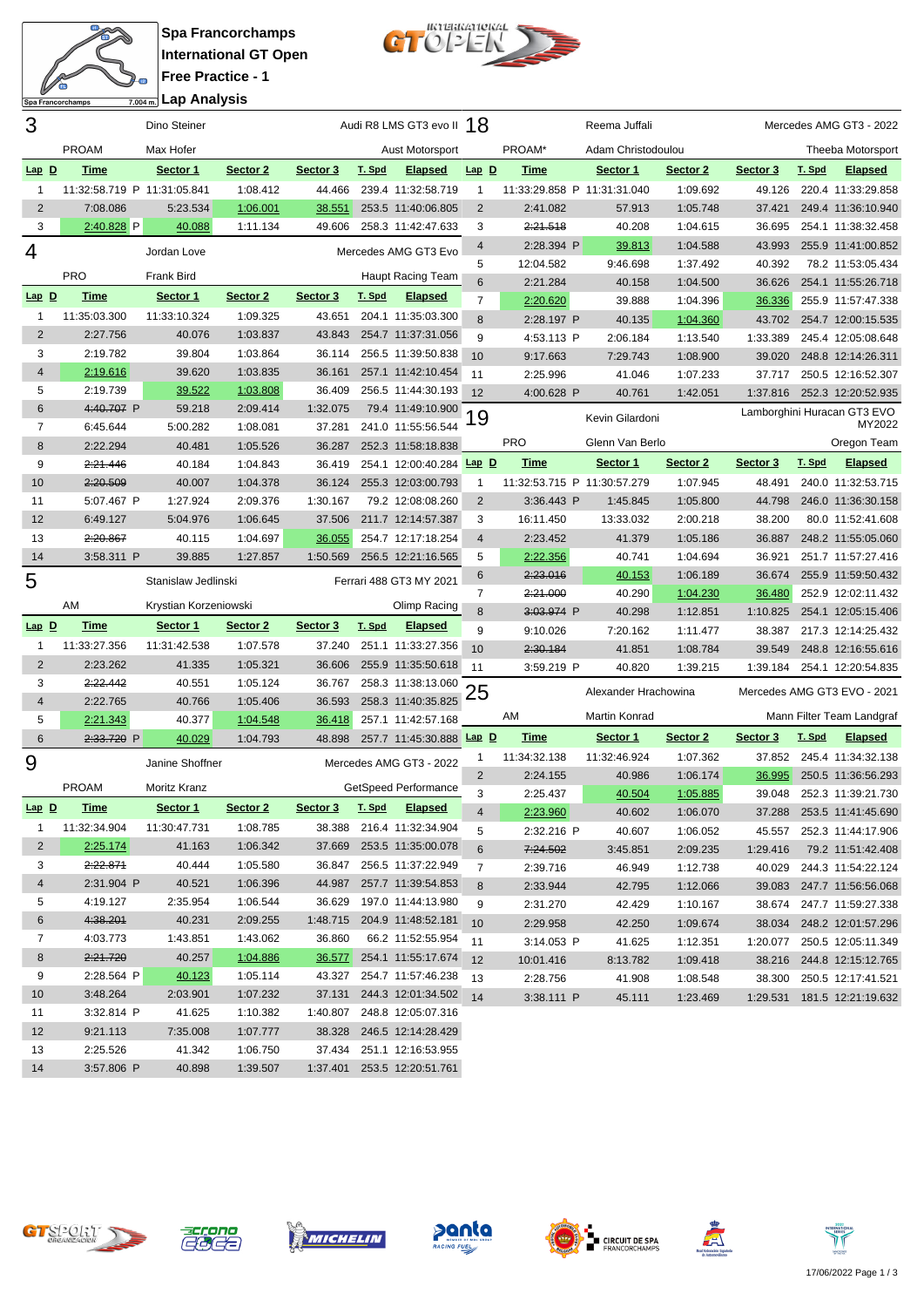



| 33             |              | <b>Florian Scholze</b> |          |          |        | Mercedes AMG GT3 EVO - 2021 55  |                |                             | Laurent De Meeus      |          |               |        | Ferrari 488 GT3 Evo                   |
|----------------|--------------|------------------------|----------|----------|--------|---------------------------------|----------------|-----------------------------|-----------------------|----------|---------------|--------|---------------------------------------|
|                | <b>PROAM</b> | Alain Valente          |          |          |        | Team GT                         |                | AM*                         | Jamie Stanley         |          |               |        | AF Corse                              |
| $Lap$ $D$      | <b>Time</b>  | Sector 1               | Sector 2 | Sector 3 | T. Spd | <b>Elapsed</b>                  | $Lap$ $D$      | <b>Time</b>                 | Sector 1              | Sector 2 | Sector 3      | T. Spd | <b>Elapsed</b>                        |
| $\mathbf{1}$   | 11:32:56.577 | 11:31:12.371           | 1:06.644 | 37.562   |        | 246.0 11:32:56.577              | $\mathbf{1}$   | 11:32:56.407 P 11:31:03.126 |                       | 1:07.771 | 45.510        |        | 246.5 11:32:56.407                    |
| $\overline{2}$ | 2:21.922     | 41.151                 | 1:04.190 | 36.581   |        | 253.5 11:35:18.499              | $\overline{2}$ | 3:47.126                    | 2:05.163              | 1:05.434 | 36.529        |        | 254.1 11:36:43.533                    |
| 3              | 2:20.272     | 40.458                 | 1:03.549 | 36.265   |        | 254.7 11:37:38.771              | 3              | 2:21.650                    | 40.182                | 1:04.848 | 36.620        |        | 255.9 11:39:05.183                    |
| $\overline{4}$ | 2:20.045     | 40.064                 | 1:03.725 | 36.256   |        | 257.7 11:39:58.816              | $\overline{4}$ | 2:22.377                    | 39.986                | 1:04.972 | 37.419        |        | 256.5 11:41:27.560                    |
| 5              | 2:19.661     | 39.890                 | 1:03.639 | 36.132   |        | 257.7 11:42:18.477              | 5              | 2:30.426 P                  | 40.617                | 1:05.206 | 44.603        |        | 253.5 11:43:57.986                    |
| 6              | 2:27.839 P   | 39.911                 | 1:04.186 | 43.742   |        | 257.1 11:44:46.316              | 6              | 6:54.498 P                  | 2:42.441              | 2:09.019 | 2:03.038      |        | 78.8 11:50:52.484                     |
| 7              | 8:46.050     | 7:00.041               | 1:09.435 | 36.574   |        | 79.0 11:53:32.366               | 7              | 3:35.656                    | 1:47.199              | 1:09.813 | 38.644        |        | 256.5 11:54:28.140                    |
| 8              | 2:20.431     | 40.085                 | 1:04.090 | 36.256   |        | 256.5 11:55:52.797              | 8              | 2:21.160                    | 39.451                | 1:05.472 | 36.237        |        | 258.3 11:56:49.300                    |
| 9              | 2:20.223     | 40.174                 | 1:03.882 | 36.167   |        | 255.3 11:58:13.020              | 9              | 2:19.595                    | 39.600                | 1:03.967 | 36.028        |        | 255.9 11:59:08.895                    |
| 10             | 2:20.311     | 40.073                 | 1:03.866 | 36.372   |        | 255.3 12:00:33.331              | 10             | 2:28.576 P                  | 40.745                | 1:04.684 | 43.147        |        | 252.9 12:01:37.471                    |
| 11             | 2:26.608 P   | 40.146                 | 1:03.708 | 42.754   |        | 256.5 12:02:59.939              | 11             | 13:06.299                   | 11:14.130             | 1:13.192 | 38.977        |        | 231.7 12:14:43.770                    |
| 12             | 11:21.302    | 9:32.961               | 1:09.460 | 38.881   |        | 243.7 12:14:21.241              | 12             | 2:29.567                    | 42.075                | 1:09.255 | 38.237        |        | 248.8 12:17:13.337                    |
| 13             | 2:27.955     | 41.697                 | 1:08.028 | 38.230   |        | 251.7 12:16:49.196              | - 13           | 4:01.435 P                  | 41.420                | 1:30.164 | 1:49.851      |        | 250.5 12:21:14.772                    |
| 14             | 3:39.296 P   | 41.249                 | 1:25.233 | 1:32.814 |        | 251.7 12:20:28.492              | 63             |                             | <b>Benjamin Hites</b> |          |               |        | Lamborghini Huracan GT3 EVO<br>MY2022 |
| 39             |              | Piti Bhirombhakdi      |          |          |        | Porsche 911 GT3R - 2019         |                | <b>PRO</b>                  | Leonardo Pulcini      |          |               |        | Oregon Team                           |
|                | <b>PROAM</b> | Earl Bamber            |          |          |        | Singha Racing Team TP 12 Lap D  |                | Time                        | Sector 1              | Sector 2 | Sector 3      | T. Spd | <b>Elapsed</b>                        |
| $Lap$ $D$      | <b>Time</b>  | Sector 1               | Sector 2 | Sector 3 | T. Spd | <b>Elapsed</b>                  | 1              | 11:33:38.354 P 11:31:39.073 |                       | 1:13.262 | 46.019        |        | 155.3 11:33:38.354                    |
| $\mathbf{1}$   | 11:33:07.957 | 11:31:19.929           | 1:11.208 | 36.820   |        | 220.4 11:33:07.957              | 2              | 3:23.650                    | 1:38.115              | 1:08.378 | 37.157        |        | 242.6 11:37:02.004                    |
| $\overline{2}$ | 2:20.251     | 40.296                 | 1:03.759 | 36.196   |        | 251.7 11:35:28.208              | 3              | 2:23.208                    | 41.615                | 1:05.032 | 36.561        |        | 236.8 11:39:25.212                    |
| 3              | 2:18.650     | 39.704                 | 1:03.219 | 35.727   |        | 254.1 11:37:46.858              | $\overline{4}$ | 2:21.912                    | 40.931                | 1:04.655 | 36.326        |        | 247.1 11:41:47.124                    |
| $\overline{4}$ | 2:19.304     | 39.585                 | 1:02.998 | 36.721   |        | 255.9 11:40:06.162              | 5              | 10:27.364 P                 | 40.955                | 5:17.511 | 4:28.898      |        | 174.7 11:52:14.488                    |
| 5              | 2:24.655 P   | 39.603                 | 1:02.983 | 42.069   |        | 255.3 11:42:30.817              | $6\phantom{1}$ | 3:58.045                    | 2:02.666              | 1:10.698 | 44.681        |        | 98.3 11:56:12.533                     |
| $\,6$          | 8:42.354 P   | 5:02.714               | 2:09.904 | 1:29.736 |        | 79.3 11:51:13.171               | 7              | 2:20.900                    | 40.361                | 1:04.518 | 36.021        |        | 252.3 11:58:33.433                    |
| $\overline{7}$ | 5:38.968     | 3:45.583               | 1:11.278 | 42.107   |        | 233.2 11:56:52.139              | 8              | 2:20.777                    | 39.972                | 1:04.475 | 36.330        |        | 255.9 12:00:54.210                    |
| $\,8\,$        | 2:27.106     | 41.397                 | 1:08.075 | 37.634   |        | 247.7 11:59:19.245              | 9              | 2:19.684                    | 39.914                | 1:03.864 | <u>35.906</u> |        | 255.3 12:03:13.894                    |
| 9              | 2:24.667     | 41.292                 | 1:06.177 | 37.198   |        | 248.2 12:01:43.912              | 10             | 5:05.953 P                  | 1:17.800              | 2:08.509 | 1:39.644      |        | 94.8 12:08:19.847                     |
| 10             |              | 40.544                 |          |          | 251.7  |                                 | 11             | 6:20.959                    | 4:33.223              | 1:08.663 | 39.073        |        | 240.0 12:14:40.806                    |
| 54             |              | Dexter Müller          |          |          |        | Mercedes AMG GT3 - 2020         | 12             | 2:26.409                    | 40.753                | 1:08.028 | 37.628        |        | 254.7 12:17:07.215                    |
|                | <b>PROAM</b> | Yannick Mettler        |          |          |        | SPS Automotive Performance      | 13             | 3:59.595 P                  | 40.331                | 1:33.811 | 1:45.453      |        | 257.1 12:21:06.810                    |
| $Lap$ $D$      | <b>Time</b>  | Sector 1               | Sector 2 | Sector 3 | T. Spd | <b>Elapsed</b>                  | 72             |                             | <b>Nick Moss</b>      |          |               |        | McLaren 720 S GT3                     |
| $\mathbf{1}$   | 11:34:37.674 | 11:32:53.622           | 1:07.244 | 36.808   |        | 247.7 11:34:37.674              |                | <b>PRO</b>                  | Joe Osborne           |          |               |        | Optimum Motorsport                    |
| $\overline{2}$ | 2:21.446     | 40.195                 | 1:05.127 |          |        | 36.124 256.5 11:36:59.120 Lap D |                | <b>Time</b>                 | Sector 1              | Sector 2 | Sector 3      | T. Spd | <b>Elapsed</b>                        |
| 3              | 2:20.787     | 39.522                 | 1:04.485 |          |        | 36.780 259.6 11:39:19.907       | -1             | 11:32:32.437                | 11:30:47.216          | 1:07.836 |               |        | 37.385 249.4 11:32:32.437             |
| $\overline{4}$ | 2:19.385     | 39.574                 | 1:03.866 | 35.945   |        | 258.3 11:41:39.292              | 2              | 2:22.701                    | 40.397                | 1:05.596 | 36.708        |        | 258.9 11:34:55.138                    |
| 5              | 2:28.685 P   | 39.446                 | 1:04.235 |          |        | 45.004 257.7 11:44:07.977       | 3              | 2:25.493                    | 40.193                | 1:06.091 | 39.209        |        | 260.2 11:37:20.631                    |
| 6              | 11:32.199    | 9:50.245               | 1:05.169 |          |        | 36.785 252.3 11:55:40.176       | 4              | 2:21.531                    | 39.976                | 1:04.784 | 36.771        |        | 260.2 11:39:42.162                    |
| 7              | 2:20.114     | 39.676                 | 1:04.317 | 36.121   |        | 255.9 11:58:00.290              | 5              | 2:27.958 P                  | 39.961                | 1:05.000 | 42.997        |        | 260.2 11:42:10.120                    |
| 8              | 2:19.858     | 39.715                 | 1:03.972 | 36.171   |        | 256.5 12:00:20.148              | 6              | 10:01.787                   | 6:33.636              | 2:11.822 | 1:16.329      |        | 78.9 11:52:11.907                     |
| 9              | 2:27.277 P   | 39.487                 | 1:04.589 | 43.201   |        | 257.7 12:02:47.425              | 7              | 2:34.744                    | 45.118                | 1:10.543 | 39.083        |        | 214.2 11:54:46.651                    |
| 10             | 12:20.637    | 10:32.345              | 1:09.343 | 38.949   |        | 246.0 12:15:08.062              | 8              | 2:32.487                    | 42.695                | 1:09.375 | 40.417        |        | 225.4 11:57:19.138                    |
| 11             |              | 41.629                 | 1:08.414 |          | 250.5  |                                 | 9              | 2:22.656                    | 40.705                | 1:05.288 | 36.663        |        | 254.7 11:59:41.794                    |
|                |              |                        |          |          |        |                                 | 10             | 2:20.845                    | 40.017                | 1:04.488 | 36.340        |        | 257.1 12:02:02.639                    |
|                |              |                        |          |          |        |                                 | 11             | 3:10.733 P                  | 40.087                | 1:10.835 | 1:19.811      |        | 258.9 12:05:13.372                    |
|                |              |                        |          |          |        |                                 | 12             | 10:51.099                   | 9:03.399              | 1:09.429 |               |        | 38.271 245.4 12:16:04.471             |

panta





2:55.519 P 41.722 1:08.401 1:05.396 252.9 12:18:59.990

 $\Xi$ 

**EN CIRCUIT DE SPA<br>En Francorchamps**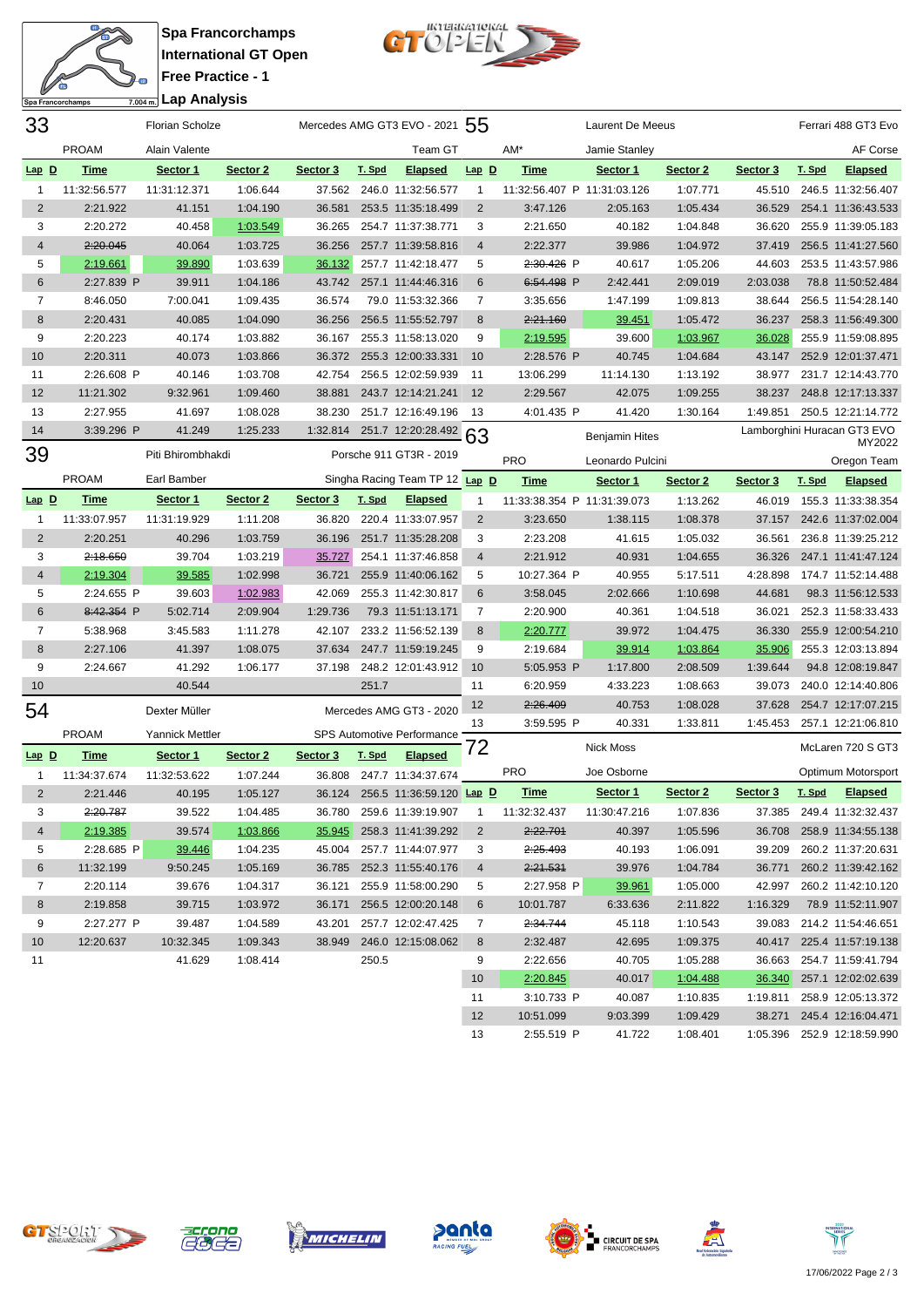

**Spa Francorchamps International GT Open Free Practice - 1 Lap Analysis**



| 77             |              | Omar Jackson            |          |          |        | Ferrari 488 GT3 Evo 786             |                |              | Kiki Sak Nana  |          |          |        | Mercedes AMG GT3 - 2022     |
|----------------|--------------|-------------------------|----------|----------|--------|-------------------------------------|----------------|--------------|----------------|----------|----------|--------|-----------------------------|
|                | AM*          | <b>Charles Hollings</b> |          |          |        | <b>Kessel Racing</b>                |                | AM           | Adam Osieka    |          |          |        | <b>GetSpeed Performance</b> |
| $Lap$ $D$      | <b>Time</b>  | Sector 1                | Sector 2 | Sector 3 | T. Spd | <b>Elapsed</b>                      | $Lap$ $D$      | <b>Time</b>  | Sector 1       | Sector 2 | Sector 3 | T. Spd | <b>Elapsed</b>              |
| $\mathbf{1}$   | 11:33:25.468 | 11:31:34.604            | 1:12.171 | 38.693   |        | 206.5 11:33:25.468                  | $\mathbf{1}$   | 11:32:30.502 | 11:30:45.005   | 1:07.770 | 37.727   |        | 242.1 11:32:30.502          |
| $\overline{2}$ | 2:24.007     | 41.366                  | 1:05.666 | 36.975   |        | 254.7 11:35:49.475                  | $\overline{2}$ | 2:23.909     | 41.160         | 1:05.771 | 36.978   |        | 252.3 11:34:54.411          |
| 3              | 2:22.902     | 40.775                  | 1:05.043 | 37.084   |        | 255.9 11:38:12.377                  | 3              | 2:22.471     | 40.605         | 1:05.186 | 36.680   |        | 252.3 11:37:16.882          |
| $\overline{4}$ | 2:31.387 P   | 40.627                  | 1:05.062 | 45.698   |        | 257.1 11:40:43.764                  | $\overline{4}$ | 2:22.149     | 40.399         | 1:05.054 | 36.696   |        | 252.3 11:39:39.031          |
| 5              | 6:35.158     | 3:38.702                | 1:28.792 | 1:27.664 |        | 205.7 11:47:18.922                  | 5              | 2:21.416     | 40.332         | 1:04.610 | 36.474   |        | 253.5 11:42:00.447          |
| $6\phantom{1}$ | 5:05.462     | 1:42.843                | 2:11.041 | 1:11.578 |        | 79.0 11:52:24.384                   | $6\phantom{1}$ | 2:22.720     | 40.460         | 1:05.786 | 36.474   |        | 252.3 11:44:23.167          |
| $\overline{7}$ | 2:31.451     | 42.173                  | 1:10.659 | 38.619   |        | 237.3 11:54:55.835                  | 7              | 4:36.759 P   | 53.121         | 2:10.941 | 1:32.697 |        | 78.3 11:48:59.926           |
| 8              | 2:29.229     | 41.774                  | 1:09.079 | 38.376   |        | 243.2 11:57:25.064                  | 8              | 5:14.554     | 3:30.832       | 1:06.418 | 37.304   |        | 250.5 11:54:14.480          |
| 9              | 2:30.591     | 41.850                  | 1:10.247 | 38.494   |        | 248.2 11:59:55.655                  | 9              | 2:22.408     | 40.582         | 1:05.425 | 36.401   |        | 251.1 11:56:36.888          |
| 10             | 2:29.267     | 41.773                  | 1:09.513 | 37.981   |        | 251.1 12:02:24.922                  | 10             | 2:20.955     | 39.916         | 1:04.471 | 36.568   |        | 254.1 11:58:57.843          |
| 11             | 3:10.792 P   | 41.109                  | 1:20.701 | 1:08.982 |        | 254.1 12:05:35.714                  | 11             | 2:29.605 P   | 40.094         | 1:05.584 | 43.927   |        | 252.3 12:01:27.448          |
| 12             | 8:53.645     | 7:03.628                | 1:10.278 | 39.739   |        | 247.7 12:14:29.359                  | 12             | 6:48.770 P   | 3:02.773       | 2:09.621 | 1:36.376 |        | 73.9 12:08:16.218           |
| 13             | 2:27.334     | 42.541                  | 1:07.360 | 37.433   |        | 252.9 12:16:56.693                  | 13             | 6:19.882     | 4:28.841       | 1:11.052 | 39.989   |        | 244.3 12:14:36.100          |
| 14             | 4:00.897 P   | 40.592                  | 1:39.840 | 1:40.465 |        | 255.3 12:20:57.590                  | 14             | 2:32.312     | 43.715         | 1:09.431 | 39.166   |        | 218.1 12:17:08.412          |
| 133            |              | Murat Ruhi Cuhadaroglu  |          |          |        | Ferrari 488 GT3 Evo                 | 15             | 4:02.086 P   | 41.657         | 1:33.660 | 1:46.769 |        | 252.3 12:21:10.498          |
|                |              |                         |          |          |        |                                     |                |              |                |          |          |        |                             |
|                | <b>PROAM</b> | David Fumanelli         |          |          |        |                                     |                |              | Sébastien Baud |          |          |        | Mercedes AMG GT3 - 2022     |
| $Lap$ D        | <b>Time</b>  | Sector 1                | Sector 2 | Sector 3 | T. Spd | Kessel Racing 911<br><b>Elapsed</b> |                | PROAM*       | Steve Jans     |          |          |        | GetSpeed Performance        |
| 1              | 44:33:14.069 | 11:31:21.959            | 1:10.700 | 41.410   |        | 152.5 11:33:14.069 Lap D            |                | <b>Time</b>  | Sector 1       | Sector 2 | Sector 3 | T. Spd | <b>Elapsed</b>              |
| $\overline{2}$ | 2:22.669     | 40.939                  | 1:05.040 | 36.690   |        | 254.1 11:35:36.738                  | $\mathbf{1}$   | 11:32:33.372 | 11:30:45.330   | 1:09.358 | 38.684   |        | 204.1 11:32:33.372          |
| 3              | 2:20.648     | 40.207                  | 1:04.111 | 36.330   |        | 257.1 11:37:57.386                  | $\overline{2}$ | 2:24.727     | 41.317         | 1:06.260 | 37.150   |        | 252.3 11:34:58.099          |
| $\overline{4}$ | 2:20.229     | 40.131                  | 1:03.882 | 36.216   |        | 257.1 11:40:17.615                  | 3              | 2:23.930     | 40.999         | 1:05.888 | 37.043   |        | 252.9 11:37:22.029          |
| 5              | 2:19.100     | 39.716                  | 1:03.511 | 35.873   |        | 258.3 11:42:36.715                  | $\overline{4}$ | 2:23.111     | 40.243         | 1:05.804 | 37.064   |        | 256.5 11:39:45.140          |
| 6              | 2:43.706 P   | 39.605                  | 1:09.782 | 54.319   |        | 257.1 11:45:20.421                  | 5              | 2:31.591 P   | 40.306         | 1:06.212 | 45.073   |        | 255.9 11:42:16.731          |
| $\overline{7}$ | 7:19.920     | 4:20.565                | 2:09.215 | 50.140   |        | 80.1 11:52:40.341                   | 6              | 8:44.435     | 5:05.299       | 2:10.802 | 1:28.334 |        | 78.4 11:51:01.166           |
| 8              | 2:36.436     | 43.511                  | 1:13.348 | 39.577   |        | 243.7 11:55:16.777                  | $\overline{7}$ | 2:58.510     | 1:12.341       | 1:08.858 | 37.311   |        | 232.7 11:53:59.676          |
| 9              | 2:32.798     | 43.489                  | 1:09.657 | 39.652   |        | 250.5 11:57:49.575                  | 8              | 2:23.607     | 40.971         | 1:05.762 | 36.874   |        | 250.5 11:56:23.283          |
| 10             | 2:28.965     | 41.991                  | 1:08.562 | 38.412   |        | 253.5 12:00:18.540                  | 9              | 2:22.395     | 40.363         | 1:05.374 | 36.658   |        | 252.3 11:58:45.678          |
| 11             | 2:28.914     | 41.210                  | 1:09.123 | 38.581   |        | 230.7 12:02:47.454                  | 10             | 2:22.335     | 40.263         | 1:05.212 | 36.860   |        | 252.9 12:01:08.013          |
| 12             | 3:23.131 P   | 49.466                  | 1:33.438 | 1:00.227 |        | 161.6 12:06:10.585                  | 11             | 2:32.004 P   | 40.440         | 1:05.792 | 45.772   |        | 254.7 12:03:40.017          |
| 13             | 8:17.419     | 6:24.221                | 1:11.920 | 41.278   |        | 231.7 12:14:28.004                  | 12             | 11:35.513    | 9:49.709       | 1:07.872 | 37.932   |        | 247.7 12:15:15.530          |
| 14             | 2:34.717     | 45.812                  | 1:09.828 | 39.077   |        | 254.1 12:17:02.721                  | 13             | 2:26.723     | 41.611         | 1:07.110 | 38.002   |        | 254.1 12:17:42.253          |
| 15             | 3:59.805 P   | 41.186                  | 1:35.461 | 1:43.158 |        | 255.3 12:21:02.526                  | 14             | 3:39.867 P   | 46.479         | 1:22.419 | 1:30.969 |        | 171.7 12:21:22.120          |

| <b>PROAM</b>   |  |                     |   | Karol Basz   |          |          |        | Olimp Racing       |
|----------------|--|---------------------|---|--------------|----------|----------|--------|--------------------|
| $Lap$ D        |  | <b>Time</b>         |   | Sector 1     | Sector 2 | Sector 3 | T. Spd | <b>Elapsed</b>     |
| 1              |  | 11:33:23.456        |   | 11:31:38.119 | 1:08.931 | 36.406   | 244.8  | 11:33:23.456       |
| $\overline{2}$ |  | 2:20.315            |   | 40.015       | 1:04.067 | 36.233   | 258.9  | 11:35:43.771       |
| 3              |  | 2:19.635            |   | 39.521       | 1:03.942 | 36.172   | 260.2  | 11:38:03.406       |
| $\overline{4}$ |  | 2:19.206            |   | 39.378       | 1:03.462 | 36.366   | 262.1  | 11:40:22.612       |
| 5              |  | 2:27.543 P          |   | 40.178       | 1:04.071 | 43.294   | 258.3  | 11:42:50.155       |
| 6              |  | 9:42.292            |   | 6:28.860     | 2:09.785 | 1:03.647 |        | 79.9 11:52:32.447  |
| $\overline{7}$ |  | 2:28.831            |   | 42.701       | 1:08.246 | 37.884   | 247.7  | 11:55:01.278       |
| 8              |  | 2:25.862            |   | 41.231       | 1:06.693 | 37.938   | 253.5  | 11:57:27.140       |
| 9              |  | 2:28.869            |   | 42.034       | 1:08.259 | 38.576   |        | 255.3 11:59:56.009 |
| 10             |  | 2:25.548            |   | 41.511       | 1:06.868 | 37.169   | 255.9  | 12:02:21.557       |
| 11             |  | <del>3:12.368</del> | P | 40.942       | 1:18.176 | 1:13.250 | 251.7  | 12:05:33.925       |
| 12             |  | 9:04.126            |   | 7:18.615     | 1:07.640 | 37.871   | 240.0  | 12:14:38.051       |
| 13             |  | 2:25.650            |   | 41.489       | 1:05.826 | 38.335   | 252.9  | 12:17:03.701       |
| 14             |  | 4:00.485            | P | 40.901       | 1:36.066 | 1:43.518 |        | 241.6 12:21:04.186 |













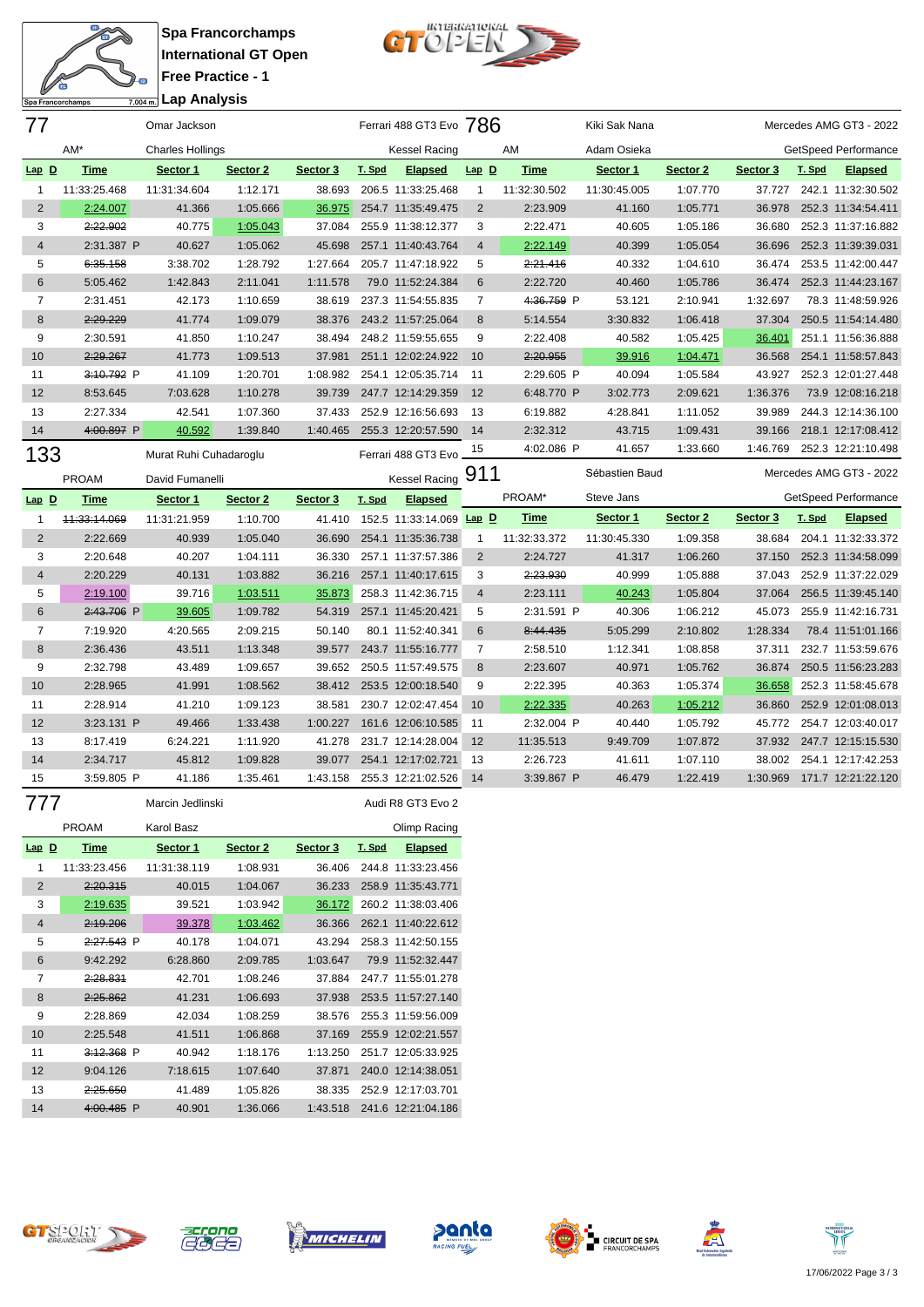

**Spa Francorchamps International GT Open Free Practice - 1**



**Best Sectors Results**

|                |             | Sector - 1               |        | Sector - 2  |                          |          |             | Sector - 3               | <b>Ideal Lap vs Best Lap</b> |                         |             |                          |                         |          |     |  |  |
|----------------|-------------|--------------------------|--------|-------------|--------------------------|----------|-------------|--------------------------|------------------------------|-------------------------|-------------|--------------------------|-------------------------|----------|-----|--|--|
| <b>Clas</b>    | $N^{\circ}$ | <b>Driver</b>            | Time   | $N^{\circ}$ | <b>Driver</b>            | Time     | $N^{\circ}$ | <b>Driver</b>            | Time                         | <u>Clas</u>             | $N^{\circ}$ | <b>Driver</b>            | Ideal Lap Best Lap Clas |          |     |  |  |
|                | 777         | Jedlinski - Basz         | 39.378 | 39          | Bhirombhakdi - Bamber    | 1:02.983 | 39          | Bhirombhakdi - Bamber    | 35.727                       |                         | 39          | Bhirombhakdi - Bamber    | 2:18.295                | 2:19.304 |     |  |  |
| 2              | 54          | Müller - Mettler         | 39.446 | 777         | Jedlinski - Basz         | 1:03.462 | 133         | Cuhadaroglu - Fumanelli  | 35.873                       | $\overline{\mathbf{2}}$ | 133         | Cuhadaroglu - Fumanelli  | 2:18.989                | 2:19.100 |     |  |  |
| 3              | 55          | De Meeus - Stanley       | 39.451 | 133         | Cuhadaroglu - Fumanelli  | 1:03.511 | 63          | Hites - Pulcini          | 35.906                       | 3                       | 777         | Jedlinski - Basz         | 2:19.012                | 2:19.635 | - 6 |  |  |
| $\overline{4}$ | 4           | Love - Bird              | 39.522 | 33          | Scholze - Valente        | 1:03.549 | 54          | Müller - Mettler         | 35.945                       | -4                      | 54          | Müller - Mettler         | 2:19.257                | 2:19.385 | -3  |  |  |
| 5              | 39          | Bhirombhakdi - Bamber    | 39.585 |             | Love - Bird              | 1:03.808 | 55          | De Meeus - Stanley       | 36.028                       | 5                       |             | Love - Bird              | 2:19.385                | 2:19.616 | -5  |  |  |
| 6              | 133         | Cuhadaroglu - Fumanelli  | 39.605 | 63          | Hites - Pulcini          | 1:03.864 |             | Love - Bird              | 36.055                       | 6                       | 55          | De Meeus - Stanley       | 2:19.446                | 2:19.595 | 4   |  |  |
|                | 18          | Juffali - Christodoulou  | 39.813 | 54          | Müller - Mettler         | 1:03.866 | 33          | Scholze - Valente        | 36.132                       |                         | 33          | Scholze - Valente        | 2:19.571                | 2:19.661 |     |  |  |
| 8              | 33          | Scholze - Valente        | 39.890 | 55          | De Meeus - Stanley       | 1:03.967 | 777         | Jedlinski - Basz         | 36.172                       | 8                       | 63          | Hites - Pulcini          | 2:19.684                | 2:20.777 | -9  |  |  |
| 9              | 63          | Hites - Pulcini          | 39.914 | 19          | Gilardoni - Van Berlo    | 1:04.230 | 18          | Juffali - Christodoulou  | 36.336                       | 9                       | 18          | Juffali - Christodoulou  | 2:20.509                | 2:20.620 | -8  |  |  |
| 10             | 786         | Kiki - Osieka            | 39.916 | 18          | Juffali - Christodoulou  | 1:04.360 | 72          | Moss - Osborne           | 36.340                       | 10                      | 786         | Kiki - Osieka            | 2:20.788                | 2:22.149 | 12  |  |  |
| 11             | 72          | Moss - Osborne           | 39.961 | 786         | - Osieka<br>Kiki         | 1:04.471 | 786         | Kiki - Osieka            | 36.401                       | 11                      | 72          | Moss - Osborne           | 2:20.789                | 2:20.845 | 10  |  |  |
| 12             |             | Jedlinski - Korzeniowski | 40.029 | 72          | Moss - Osborne           | 1:04.488 | 5           | Jedlinski - Korzeniowski | 36.418                       | 12                      | 19          | Gilardoni - Van Berlo    | 2:20.863                | 2:22.356 | 14  |  |  |
| 13             |             | Steiner - Hofer          | 40.088 |             | Jedlinski - Korzeniowski | 1:04.548 | 19          | Gilardoni - Van Berlo    | 36.480                       | 13                      |             | Jedlinski - Korzeniowski | 2:20.995                | 2:21.343 | -11 |  |  |
| 14             | 9           | Shoffner - Kranz         | 40.123 | q           | Shoffner - Kranz         | 1:04.886 | 9           | Shoffner - Kranz         | 36.577                       | 14                      | 9           | Shoffner - Kranz         | 2:21.586                | 2:25.174 | 17  |  |  |
| 15             | 19          | Gilardoni - Van Berlo    | 40.153 | 77          | Jackson - Hollings       | 1:05.043 | 911         | Baud - Jans              | 36.658                       | 15                      | 911         | Baud - Jans              | 2:22.113                | 2:22.335 | 13  |  |  |
| 16             | 911         | Baud - Jans              | 40.243 | 911         | Baud - Jans              | 1:05.212 | 77          | Jackson - Hollings       | 36.975                       | 16                      | 77          | Jackson - Hollings       | 2:22.610                | 2:24.007 | 16  |  |  |
| 17             | 25          | Hrachowina - Konrad      | 40.504 | 25          | Hrachowina - Konrad      | 1:05.885 | 25          | Hrachowina - Konrad      | 36.995                       | 17                      | 25          | Hrachowina - Konrad      | 2:23.384                | 2:23.960 | -15 |  |  |
| 18             | 77          | Jackson - Hollings       | 40.592 | 3           | Steiner - Hofer          | 1:06.001 | 3           | Steiner - Hofer          | 38.551                       | 18                      | 3           | Steiner - Hofer          | 2:24.640                | 2:40.828 | 18  |  |  |













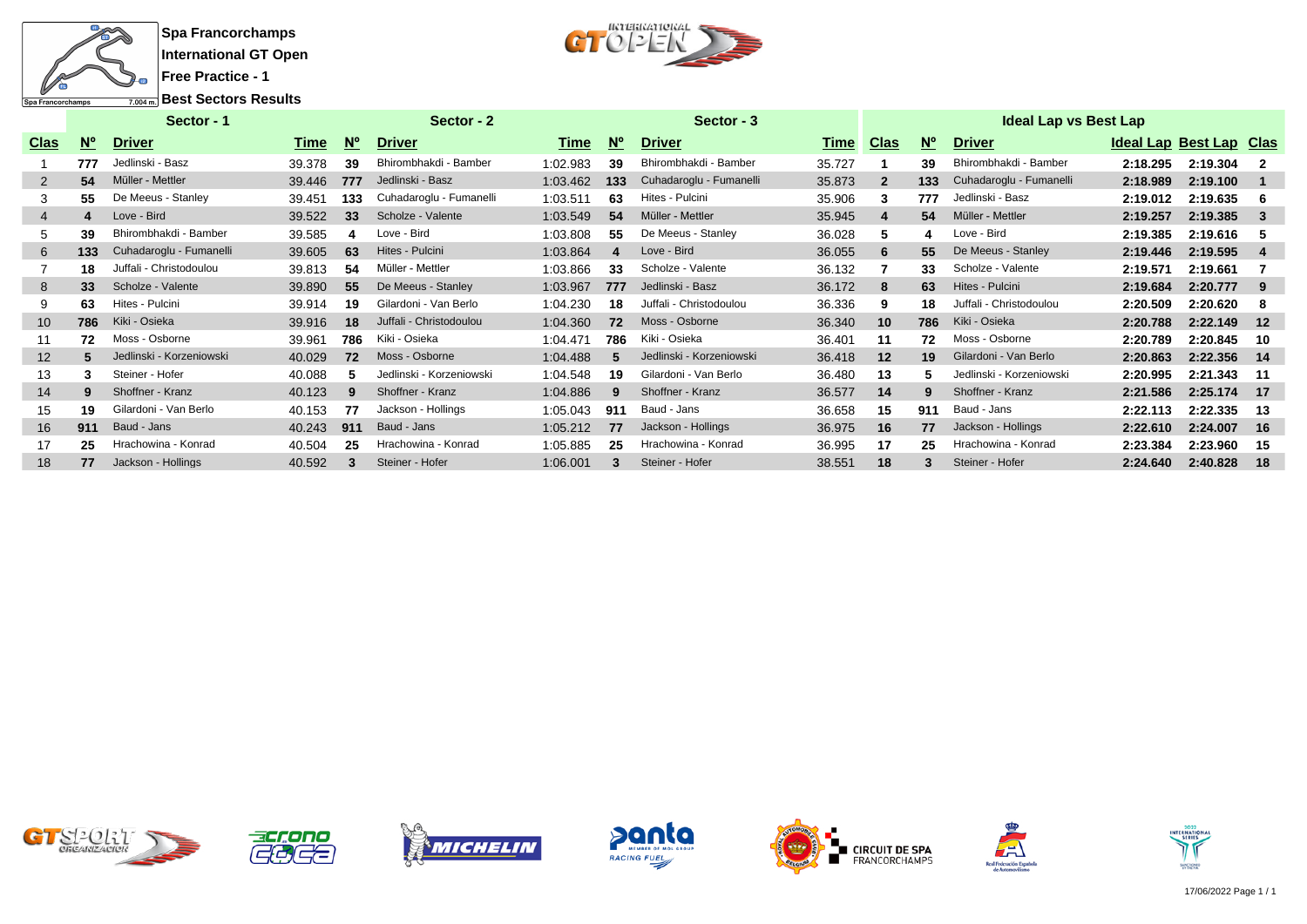

**Spa Francorchamps International GT Open Free Practice - 1**



|    |              |                             |            |                         |            |                         |            |                                    |              |          | <b>Best 1</b> |                 |            | <b>Best 2</b>   |            | <b>Best 3</b><br><b>Best 4</b> |             |                | Best 5       |  |
|----|--------------|-----------------------------|------------|-------------------------|------------|-------------------------|------------|------------------------------------|--------------|----------|---------------|-----------------|------------|-----------------|------------|--------------------------------|-------------|----------------|--------------|--|
|    | CI N°        | Entrant/Team                | <b>Nat</b> | Driver 1                | <b>Nat</b> | Driver <sub>2</sub>     | <b>Nat</b> | <b>Vehicle</b>                     | Cat          | -CI      | Time          | Lap             | Time       | Lap             | Time       | Lap                            | <b>Time</b> | Lap            | Time Lap     |  |
|    |              | 133 Kessel Racing           |            | Murat Ruhi Cuhadaroglu  | IC∗ B      | David Fumanelli         |            | Ferrari 488 GT3 Evo                | <b>PROAM</b> |          | 2:19.100      |                 | 2:20.229   | $\mathbf{A}$    | 2:20.648   | 3                              | 2:22.669    |                | 2:28.914 11  |  |
|    | - 39         | Singha Racing Team TP 12    |            | Piti Bhirombhakdi       |            | Earl Bamber             |            | Porsche 911 GT3R - 2019            | <b>PROAM</b> |          | 2:19.304      |                 | 2:20.251   |                 | 2:24.655   | -5                             | 2:24.667    | -9             | $2:27.106$ 8 |  |
|    |              | SPS Automotive Performance  |            | Dexter Müller           |            | Yannick Mettler         |            | Mercedes AMG GT3 - 2020            | <b>PROAM</b> |          | 2:19.385      |                 | 2:19.858   | 8               | 2:20.114   |                                | 2:21.446    | -2             | 2:27.277 9   |  |
|    | 4 55         | AF Corse                    |            | <b>Laurent De Meeus</b> |            | Jamie Stanley           | N<br>Na    | Ferrari 488 GT3 Evo                | $AM^*$       |          | 2:19.595      |                 | 2:21.650   | $\mathcal{A}$   | 2:22.377   | $\mathbf{A}$                   | 2:28.576    | 10             | 2:29.567 12  |  |
|    |              | <b>Haupt Racing Team</b>    |            | Jordan Love             |            | Frank Bird              | <b>ZIN</b> | Mercedes AMG GT3 Evo               | <b>PRO</b>   |          | 2:19.616      |                 | 2:19.739   | -5              | 2:19.782   | 3                              | 2:22.294    |                | 2:27.756 2   |  |
|    |              | 6 777 Olimp Racing          |            | Marcin Jedlinski        |            | Karol Basz              |            | Audi R8 GT3 Evo 2                  | <b>PROAM</b> |          | 2:19.635      |                 | 2:25.548   | 10 <sup>°</sup> | 2:28.869   | 9                              | 9:04.126    | 12             | 9:42.292 6   |  |
|    | - 33         | Team GT                     |            | Florian Scholze         |            | Alain Valente           |            | Mercedes AMG GT3 EVO - 2021        | <b>PROAM</b> | -5       | 2:19.661      | -5              | 2:20.223   | -9              | 2:20.272   | 3                              | 2:20.311    | 10             | $2:20.431$ 8 |  |
|    | $8$ 18       | <b>Theeba Motorsport</b>    |            | Reema Juffali           |            | Adam Christodoulou      | স<br>শুহ   | Mercedes AMG GT3 - 2022            | PROAM*       | $\kappa$ | 2:20.620      |                 | 2:21.284   | -6              | 2:25.996   | 11                             | 2:28.197    | <b>8</b>       | 2:28.394 4   |  |
|    | 63           | Oregon Team                 |            | <b>Benjamin Hites</b>   |            | Leonardo Pulcini        |            | Lamborghini Huracan GT3 EVO MY2022 | <b>PRO</b>   |          | 2:20.777      | -8              | 2:20.900   |                 | 2:21.912   | Δ                              | 2:23.208    | -3             | 3:23.650 2   |  |
|    | 10 72        | Optimum Motorsport          | <b>NK</b>  | <b>Nick Moss</b>        | NZ.<br>ZK  | Joe Osborne             | NK<br>NK   | McLaren 720 S GT3                  | <b>PRO</b>   |          | 2:20.845      | 10 <sup>1</sup> | 2:22.656   | 9               | 2:27.958   | -5                             | 2:32.487    | -8             | 10:01.78 6   |  |
|    | -5           | Olimp Racing                |            | Stanislaw Jedlinski     |            | Krystian Korzeniowski   |            | Ferrari 488 GT3 MY 2021            | AM           | 2        | 2:21.343      | -5              | 2:22.765   | 4               | 2:23.262 2 |                                |             |                |              |  |
|    |              | 12 786 GetSpeed Performance |            | Kiki Sak Nana           |            | Adam Osieka             |            | Mercedes AMG GT3 - 2022            | <b>AM</b>    |          | 2:22.149      |                 | 2:22.408   | -9              | 2:22.471   | $\mathbf{B}$                   | 2:22.720    | -6             | 2:23.909 2   |  |
|    |              | 13 911 GetSpeed Performance |            | Sébastien Baud          |            | Steve Jans              |            | Mercedes AMG GT3 - 2022            | PROAM*       |          | 2:22.335      | 10.             | 2:22.395   | -9              |            | 4                              | 2:23.607    | -8             | 2:24.727 2   |  |
|    | 14 19        | Oregon Team                 |            | Kevin Gilardoni         |            | Glenn Van Berlo         |            | Lamborghini Huracan GT3 EVO MY2022 | <b>PRO</b>   |          | 2:22.356      |                 | 2:23.452   | $\overline{4}$  | 3:36.443   | 2                              | 9:10.026    | -9             | 16:11.45 3   |  |
|    | - 25         | Mann Filter Team Landgraf   |            | Alexander Hrachowina    |            | Martin Konrad           |            | Mercedes AMG GT3 EVO - 2021        | AM           |          | 2:23.960      |                 | 2:24.155   | 2               | 2:25.437   | 3                              | 2:28.756    | 13             | 2:29.958 10  |  |
|    | 16 77        | Kessel Racing               |            | Omar Jackson            | द्धा       | <b>Charles Hollings</b> | ⊠≼         | Ferrari 488 GT3 Evo                | $AM^*$       | 5        | 2:24.007      | $\mathcal{P}$   | 2:27.334   | 13              | 2:30.591   | 9                              | 2:31.387    | $\overline{4}$ | 2:31.451 7   |  |
|    |              | GetSpeed Performance        |            | Janine Shoffner         |            | Moritz Kranz            |            | Mercedes AMG GT3 - 2022            | <b>PROAM</b> |          | 2:25.174      |                 | 2:25.526   | 13              | 2:28.564   | 9                              | 2:31.904    | -4             | 3:48.264 10  |  |
| 18 | $\mathbf{3}$ | <b>Aust Motorsport</b>      |            | Dino Steiner            |            | Max Hofer               |            | Audi R8 LMS GT3 evo II             | <b>PROAM</b> | -9       | 2:40.828      | -3              | 7:08.086 2 |                 |            |                                |             |                |              |  |













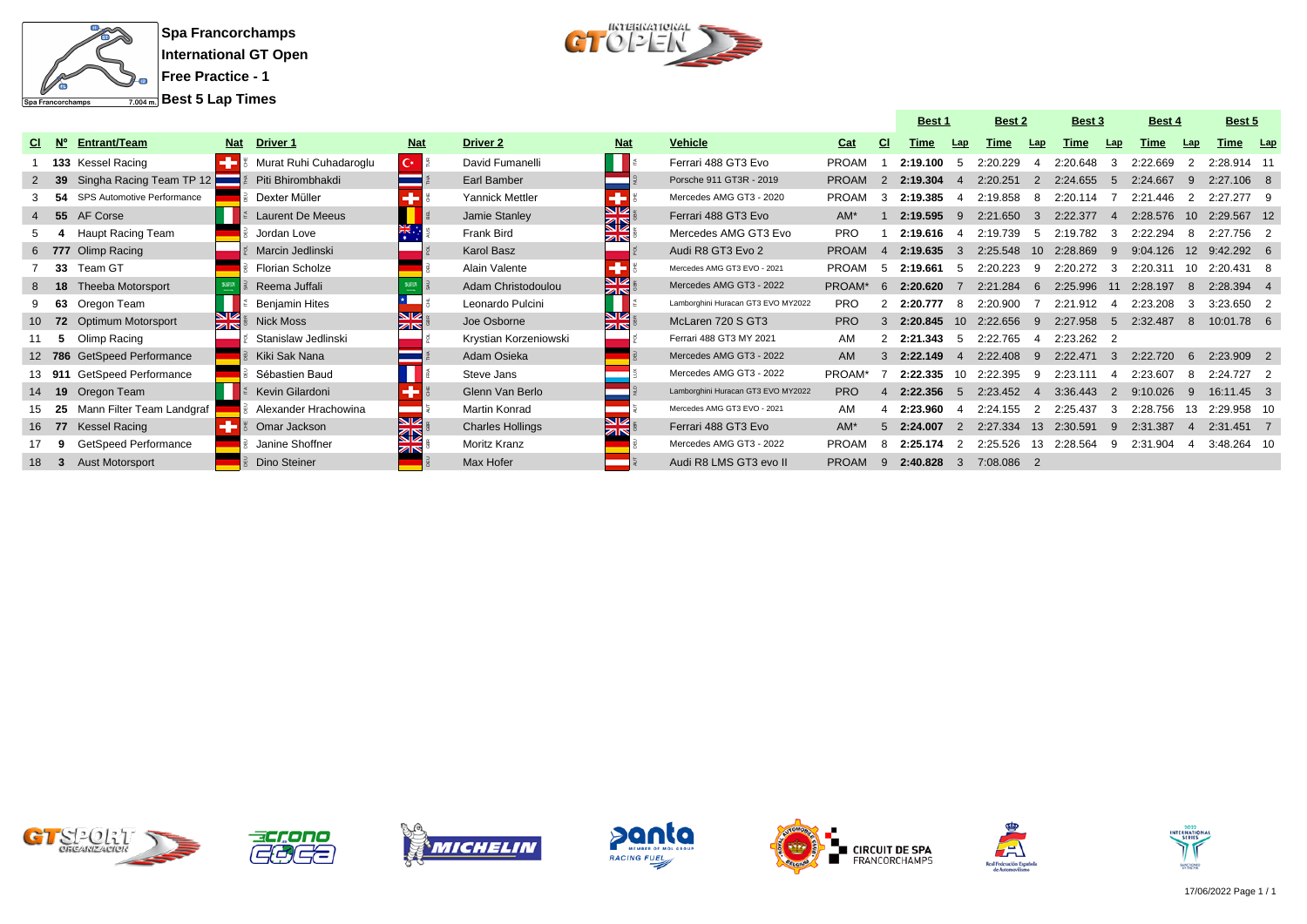

**Spa Francorchamps International GT Open Free Practice - 1**

**Best 5 Top Speeds**



|     |                   |                                   |            |                         |               |                         |                         |                                    |              |                | Top 1 |              | Top <sub>2</sub> |                  | Top 3 |     | Top 4 |     | Top <sub>5</sub> |     |            |
|-----|-------------------|-----------------------------------|------------|-------------------------|---------------|-------------------------|-------------------------|------------------------------------|--------------|----------------|-------|--------------|------------------|------------------|-------|-----|-------|-----|------------------|-----|------------|
| CI. | <b>N°</b>         | <b>Entrant/Team</b>               | <b>Nat</b> | <b>Driver 1</b>         | <b>Nat</b>    | Driver <sub>2</sub>     | <b>Nat</b>              | <b>Vehicle</b>                     | Cat          | CI.            | Km/h  | Lap          | Km/h             | Lap              | Km/h  | Lap | Km/h  | Lap | Km/h             | Lap | <b>Avg</b> |
|     |                   | 777 Olimp Racing                  |            | Marcin Jedlinski        |               | Karol Basz              |                         | Audi R8 GT3 Evo 2                  | <b>PROAM</b> |                | 262.1 |              | 260.2            |                  | 258.9 |     | 258.3 |     | 255.9            |     | 259.       |
|     | $2 \overline{72}$ | <b>Optimum Motorsport</b>         | <u>NK</u>  | <b>Nick Moss</b>        | NZ<br>ZIN     | Joe Osborne             | <b>NK</b>               | McLaren 720 S GT3                  | <b>PRO</b>   |                | 260.2 | -3           | 260.2            | $\boldsymbol{A}$ | 260.2 |     | 258.9 |     | 258.9            |     | 259.7      |
|     | -54               | <b>SPS Automotive Performance</b> |            | Dexter Müller           |               | Yannick Mettler         |                         | Mercedes AMG GT3 - 2020            | PROAM        | $\overline{2}$ | 259.6 |              | 258.3            |                  | 257.7 |     | 257.7 |     | 256.5            |     | 258.C      |
|     |                   | <b>Aust Motorsport</b>            |            | Dino Steiner            |               | Max Hofer               |                         | Audi R8 LMS GT3 evo II             | <b>PROAM</b> | 3              | 258.3 | $\mathbf{B}$ | 253.5            | 2                | 239.4 |     |       |     |                  |     | 250.4      |
|     |                   | Olimp Racing                      |            | Stanislaw Jedlinski     |               | Krystian Korzeniowski   |                         | Ferrari 488 GT3 MY 2021            | AM           |                | 258.3 |              | 258.3            |                  | 257.7 |     | 257.1 |     | 255.9            |     | 257.5      |
|     | - 55              | AF Corse                          |            | <b>Laurent De Meeus</b> |               | Jamie Stanley           | NK<br>ZIR               | Ferrari 488 GT3 Evo                | $AM*$        |                | 258.3 |              | 256.5            |                  | 256.5 |     | 255.9 |     | 255.9            |     | 256.6      |
|     | 133               | Kessel Racing                     |            | Murat Ruhi Cuhadaroglu  | C×.           | David Fumanelli         |                         | Ferrari 488 GT3 Evo                | <b>PROAM</b> |                | 258.3 |              | 257.1            |                  | 257.1 |     | 257.7 |     | 255.3            | 15. | 257.0      |
|     |                   | <b>GetSpeed Performance</b>       |            | Janine Shoffner         | zis           | Moritz Kranz            |                         | Mercedes AMG GT3 - 2022            | <b>PROAM</b> | $\overline{5}$ | 257.7 |              | 256.5            |                  | 254.7 |     | 254.1 |     | 253.5            |     | 255.3      |
|     | - 33              | Team GT                           |            | <b>Florian Scholze</b>  |               | Alain Valente           |                         | Mercedes AMG GT3 EVO - 2021        | <b>PROAM</b> | 6              | 257.7 |              | 257.7            | 5                | 257.1 |     | 256.5 |     | 256.5            |     | 257.       |
|     | -4                | <b>Haupt Racing Team</b>          |            | Jordan Love             | $\frac{1}{2}$ | Frank Bird              | <b>NZ</b><br><b>ZIN</b> | Mercedes AMG GT3 Evo               | <b>PRO</b>   | 2              | 257.1 |              | 256.5            | $\mathcal{B}$    | 256.5 | .5  | 256.5 | 14  | 255.3            | 10  | 256.4      |
|     | 11 63             | Oregon Team                       |            | <b>Benjamin Hites</b>   |               | Leonardo Pulcini        |                         | Lamborghini Huracan GT3 EVO MY2022 | <b>PRO</b>   |                | 257.1 | 13           | 255.9            | 8                | 255.3 |     | 254.7 |     | 252.3            |     | 255.0      |
|     | 12 77             | <b>Kessel Racing</b>              |            | Omar Jackson            | NZ<br>zis     | <b>Charles Hollings</b> | NK<br>AR                | Ferrari 488 GT3 Evo                | $AM*$        | 3              | 257.1 |              | 255.9            | 3                | 255.3 | 14  | 254.7 |     | 254.1            |     | 255.4      |
|     | 13 911            | GetSpeed Performance              |            | Sébastien Baud          |               | Steve Jans              |                         | Mercedes AMG GT3 - 2022            | PROAM*       |                | 256.5 |              | 255.9            | 5                | 254.7 |     | 254.1 |     | 252.9            |     | 254.8      |
|     | 14 18             | <b>Theeba Motorsport</b>          |            | Reema Juffali           |               | Adam Christodoulou      | <b>NZ</b><br>ZIN        | Mercedes AMG GT3 - 2022            | PROAM*       | 8              | 255.9 |              | 255.9            |                  | 254.7 |     | 254.1 |     | 254.1            |     | 254.9      |
|     | 15 19             | Oregon Team                       |            | Kevin Gilardoni         |               | Glenn Van Berlo         |                         | Lamborghini Huracan GT3 EVO MY2022 | <b>PRO</b>   |                | 255.9 |              | 254.             |                  | 254.1 |     | 252.9 |     | 251.7            |     | 253.7      |
|     | 39                | Singha Racing Team TP 12          |            | Piti Bhirombhakdi       |               | Earl Bamber             |                         | Porsche 911 GT3R - 2019            | <b>PROAM</b> | 9              | 255.9 |              | 255.3            | 5                | 254.1 | 3   | 251.7 |     | 251.7            | 10  | 253.7      |
|     | 17 786            | GetSpeed Performance              |            | Kiki Sak Nana           |               | Adam Osieka             |                         | Mercedes AMG GT3 - 2022            | AM           |                | 254.1 | 10           | 253.5            | 5                | 252.3 |     | 252.3 |     | 252.3            |     | 252.9      |
|     | 18 25             | Mann Filter Team Landgraf         |            | Alexander Hrachowina    |               | <b>Martin Konrad</b>    |                         | Mercedes AMG GT3 EVO - 2021        | <b>AM</b>    | 5              | 253.5 |              | 252.3            | 3                | 252.3 |     | 250.5 |     | 250.5            | 11  | 251.8      |













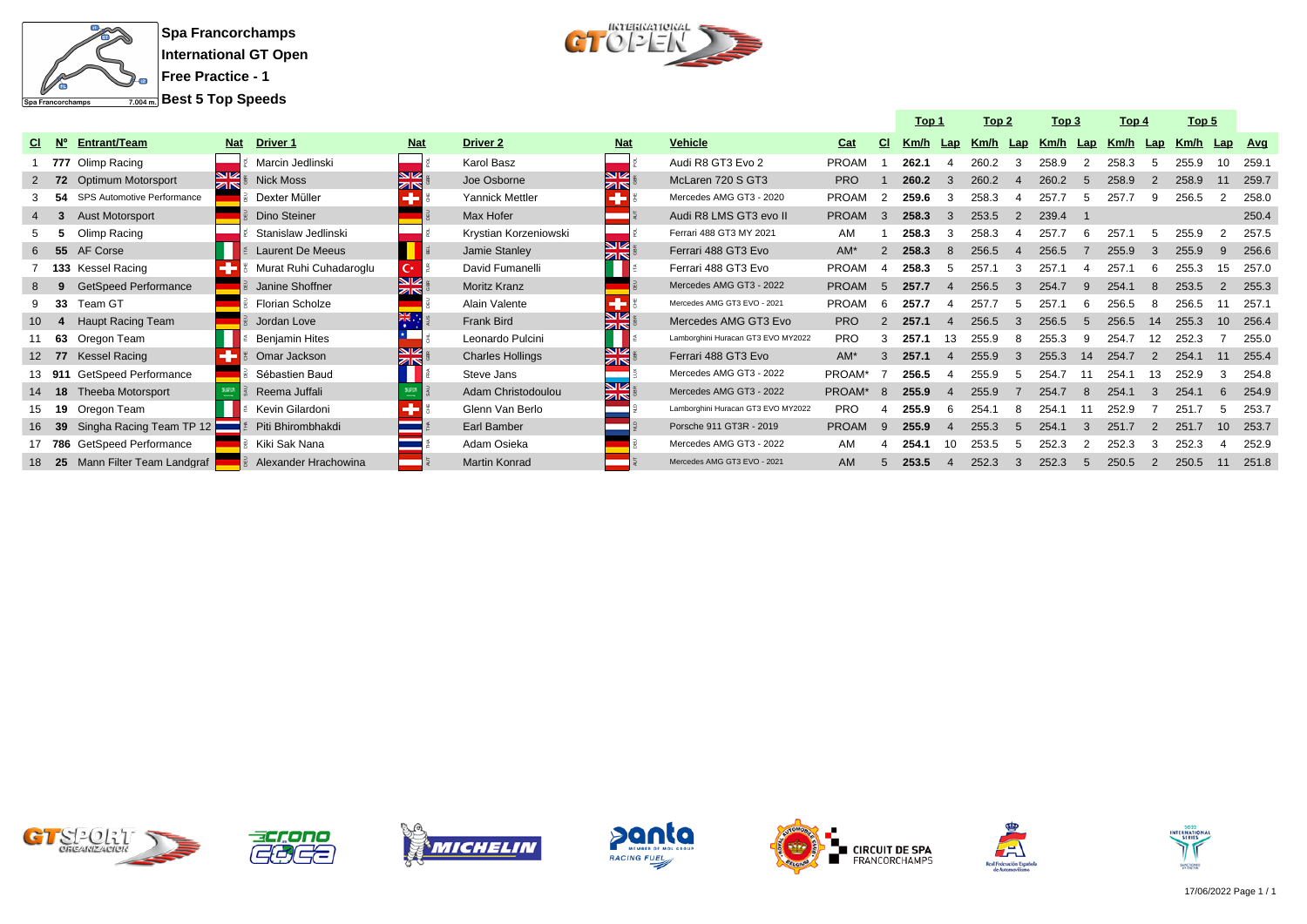



**Fastest Laps Sequence**

| Lap | Time of Day  | <b>Session Time</b> |     | Entrant/Team                    | <b>Nat</b> | <b>Driver 1</b>        | <b>Nat</b>     | Driver 2        | <u>Nat</u> | <b>Vehicle</b>              | Cat          | Time     | Km/h  |
|-----|--------------|---------------------|-----|---------------------------------|------------|------------------------|----------------|-----------------|------------|-----------------------------|--------------|----------|-------|
|     | 11:34:54.411 | 4:54.411            |     | <b>786</b> GetSpeed Performance |            | Kiki Sak Nana          |                | Adam Osieka     |            | Mercedes AMG GT3 - 2022     | <b>AM</b>    | 2:23.909 | 175.2 |
|     | 11:35:18.499 | 5:18.499            | 33  | Team GT                         |            | Florian Scholze        |                | Alain Valente   |            | Mercedes AMG GT3 EVO - 2021 | <b>PROAM</b> | 2:21.922 | 177.6 |
|     | 11:35:28.208 | 5:28.208            |     | 39 Singha Racing Team TP 12     |            | Piti Bhirombhakdi      |                | Earl Bamber     |            | Porsche 911 GT3R - 2019     | <b>PROAM</b> | 2:20.251 | 179.7 |
|     | 11:38:03.406 | 8:03.406            | 777 | Olimp Racing                    |            | Marcin Jedlinski       |                | Karol Basz      |            | Audi R8 GT3 Evo 2           | <b>PROAM</b> | 2:19.635 | 180.5 |
|     | 11:40:06.162 | 10:06.162           |     | 39 Singha Racing Team TP 12     |            | Piti Bhirombhakdi      |                | Earl Bamber     |            | Porsche 911 GT3R - 2019     | <b>PROAM</b> | 2:19.304 | 181.0 |
|     | 1:42:36.715  | 12:36.715           | 133 | Kessel Racing                   |            | Murat Ruhi Cuhadaroglu | $\mathbf{C}^*$ | David Fumanelli |            | Ferrari 488 GT3 Evo         | <b>PROAM</b> | 2:19.100 | 181.2 |













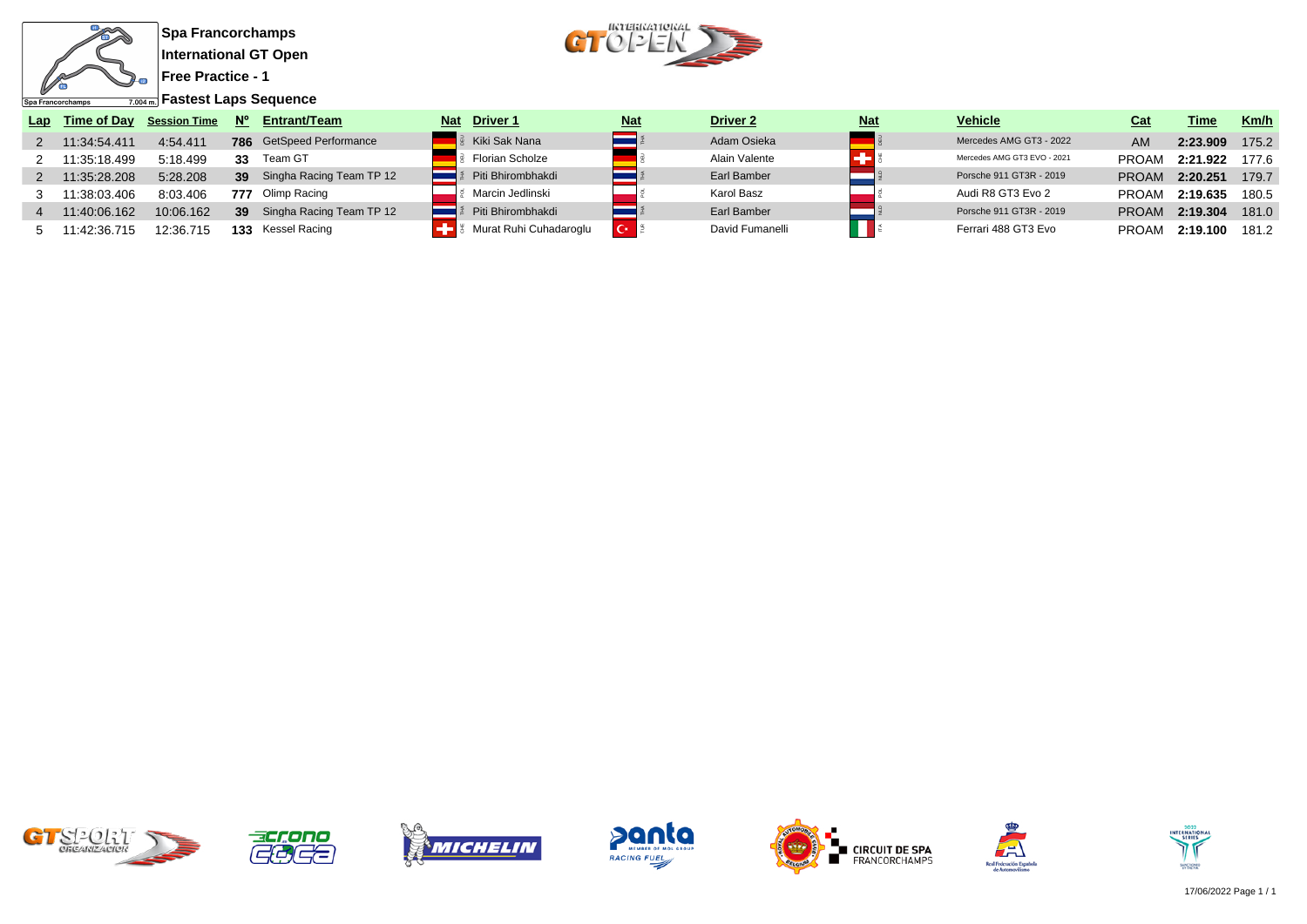

**Free Practice - 1**

**Event Best Maximum Speed**



| N°  | <b>Entrant/Team</b>             | <b>Nat</b>       | Driver 1               | <b>Nat</b>              | <b>Driver 2</b>         | <b>Nat</b>       | <b>Vehicle</b>                     | Cat          |       | Km/h Session            |
|-----|---------------------------------|------------------|------------------------|-------------------------|-------------------------|------------------|------------------------------------|--------------|-------|-------------------------|
|     | 777 Olimp Racing                |                  | Marcin Jedlinski       |                         | Karol Basz              |                  | Audi R8 GT3 Evo 2                  | <b>PROAM</b> | 262.1 | Free Practice - 1       |
| 72  | <b>Optimum Motorsport</b>       | <b>NZ</b><br>zis | <b>Nick Moss</b>       | <b>NZ</b><br><b>ZIN</b> | Joe Osborne             | <b>NIZ</b><br>ZK | McLaren 720 S GT3                  | <b>PRO</b>   |       | 260.2 Free Practice - 1 |
|     | 54 SPS Automotive Performance   |                  | Dexter Müller          |                         | Yannick Mettler         |                  | Mercedes AMG GT3 - 2020            | <b>PROAM</b> |       | 259.6 Free Practice - 1 |
|     | 5 Olimp Racing                  |                  | Stanislaw Jedlinski    |                         | Krystian Korzeniowski   |                  | Ferrari 488 GT3 MY 2021            | AM           |       | 258.3 Free Practice - 1 |
|     | <b>Aust Motorsport</b>          |                  | Dino Steiner           |                         | Max Hofer               |                  | Audi R8 LMS GT3 evo II             | <b>PROAM</b> |       | 258.3 Free Practice - 1 |
|     | 133 Kessel Racing               |                  | Murat Ruhi Cuhadaroglu | C×.                     | David Fumanelli         |                  | Ferrari 488 GT3 Evo                | <b>PROAM</b> |       | 258.3 Free Practice - 1 |
|     | 55 AF Corse                     |                  | Laurent De Meeus       |                         | Jamie Stanley           |                  | Ferrari 488 GT3 Evo                | AM*          |       | 258.3 Free Practice - 1 |
|     | <b>GetSpeed Performance</b>     |                  | Janine Shoffner        | <b>ZIN</b>              | Moritz Kranz            |                  | Mercedes AMG GT3 - 2022            | <b>PROAM</b> |       | 257.7 Free Practice - 1 |
| 33  | Team GT                         |                  | Florian Scholze        |                         | Alain Valente           | л                | Mercedes AMG GT3 EVO - 2021        | <b>PROAM</b> |       | 257.7 Free Practice - 1 |
|     | 77 Kessel Racing                |                  | Omar Jackson           | NØ<br>ØR                | <b>Charles Hollings</b> | NM<br>ସ⊠         | Ferrari 488 GT3 Evo                | $AM^*$       |       | 257.1 Free Practice - 1 |
|     | Haupt Racing Team               |                  | Jordan Love            |                         | Frank Bird              |                  | Mercedes AMG GT3 Evo               | <b>PRO</b>   |       | 257.1 Free Practice - 1 |
|     | 63 Oregon Team                  |                  | <b>Benjamin Hites</b>  |                         | Leonardo Pulcini        |                  | Lamborghini Huracan GT3 EVO MY2022 | <b>PRO</b>   |       | 257.1 Free Practice - 1 |
|     | 911 GetSpeed Performance        |                  | Sébastien Baud         |                         | Steve Jans              |                  | Mercedes AMG GT3 - 2022            | PROAM*       |       | 256.5 Free Practice - 1 |
| 39  | Singha Racing Team TP 12        |                  | Piti Bhirombhakdi      |                         | Earl Bamber             |                  | Porsche 911 GT3R - 2019            | <b>PROAM</b> |       | 255.9 Free Practice - 1 |
| 18. | Theeba Motorsport               |                  | Reema Juffali          |                         | Adam Christodoulou      |                  | Mercedes AMG GT3 - 2022            | PROAM*       |       | 255.9 Free Practice - 1 |
| 19  | Oregon Team                     |                  | Kevin Gilardoni        |                         | Glenn Van Berlo         |                  | Lamborghini Huracan GT3 EVO MY2022 | <b>PRO</b>   |       | 255.9 Free Practice - 1 |
|     | <b>786</b> GetSpeed Performance |                  | Kiki Sak Nana          |                         | Adam Osieka             |                  | Mercedes AMG GT3 - 2022            | AM           |       | 254.1 Free Practice - 1 |
|     | 25 Mann Filter Team Landgraf    |                  | Alexander Hrachowina   |                         | Martin Konrad           |                  | Mercedes AMG GT3 EVO - 2021        | <b>AM</b>    |       | 253.5 Free Practice - 1 |













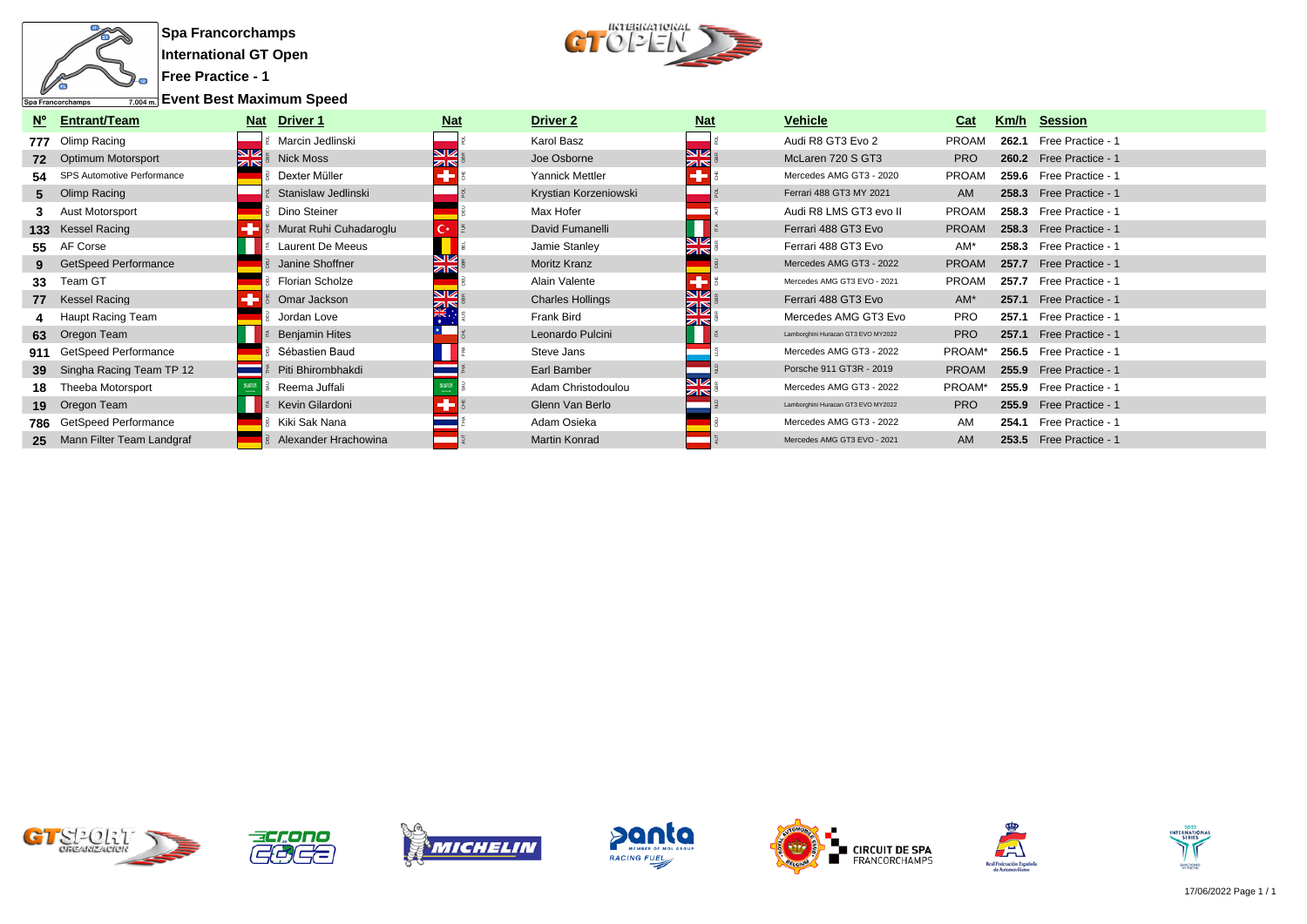

**Spa Francorchamps International GT Open Free Practice - 1 Pit Stop Analysis**



| 3              |                                          | Dino Steiner                             |                 |                                    | Audi R8 LMS GT3 evo II 55         |                          |       |             |              | Laurent De Meeus                         |                                          |                                    |                         | Ferrari 488 GT3 Evo  |       |
|----------------|------------------------------------------|------------------------------------------|-----------------|------------------------------------|-----------------------------------|--------------------------|-------|-------------|--------------|------------------------------------------|------------------------------------------|------------------------------------|-------------------------|----------------------|-------|
|                | <b>PROAM</b>                             | Max Hofer                                |                 |                                    |                                   | Aust Motorsport          |       |             | AM*          | Jamie Stanley                            |                                          |                                    |                         | AF Corse             |       |
| $N^{\circ}$    | In Day Time                              | In Time                                  | <b>Out Time</b> | <b>Pit Time</b>                    | T. Pit Time Handicap              |                          | Diff. | $N^{\circ}$ | In Day Time  | In Time                                  | <b>Out Time</b>                          | <b>Pit Time</b>                    | T. Pit Time Handicap    |                      | Diff. |
|                | 1 11:32:53.577 11:32:53.577 11:37:47.477 |                                          |                 | 4:53.900                           | 4:53.900                          |                          |       |             |              | 1 11:32:51.235 11:32:51.235 11:34:26.935 |                                          | 1:35.700                           | 1:35.700                |                      |       |
| 4              |                                          | Jordan Love                              |                 |                                    | Mercedes AMG GT3 Evo              |                          |       |             |              | 2 11:43:52.784 11:43:52.784 11:45:30.776 |                                          | 1:37.992                           | 3:13.692                |                      |       |
|                |                                          |                                          |                 |                                    |                                   |                          |       |             |              | 3 11:50:47.118 11:50:47.118 11:52:05.521 |                                          | 1:18.403                           | 4:32.095                |                      |       |
|                | <b>PRO</b>                               | Frank Bird                               |                 |                                    |                                   | Haupt Racing Team        |       |             |              | 4 12:01:32.265 12:01:32.265 12:12:10.487 |                                          | 10:38.222                          | 15:10.317               |                      |       |
| $N^{\circ}$    | In Day Time                              | In Time                                  | <b>Out Time</b> | <b>Pit Time</b>                    | T. Pit Time Handicap              |                          | Diff. | 63          |              | <b>Benjamin Hites</b>                    |                                          | Lamborghini Huracan GT3 EVO MY2022 |                         |                      |       |
|                | 1 11:49:05.714 11:49:05.714 11:53:34.640 |                                          |                 | 4:28.926                           | 4:28.926                          |                          |       |             | <b>PRO</b>   | Leonardo Pulcini                         |                                          |                                    |                         | Oregon Team          |       |
|                | 2 12:08:02.873 12:08:02.873 12:12:36.412 |                                          |                 | 4:33.539                           | 9:02.465                          |                          |       |             |              |                                          |                                          |                                    |                         |                      |       |
| 9              |                                          | Janine Shoffner                          |                 |                                    | Mercedes AMG GT3 - 2022           |                          |       | $N^{\circ}$ | In Day Time  | In Time                                  | <b>Out Time</b>                          | <b>Pit Time</b>                    | T. Pit Time Handicap    |                      | Diff. |
|                | <b>PROAM</b>                             | Moritz Kranz                             |                 |                                    |                                   | GetSpeed Performance     |       |             |              | 1 11:33:33.029 11:33:33.029 11:34:40.954 |                                          | 1:07.925                           | 1:07.925                |                      |       |
| $N^{\circ}$    | In Day Time                              | In Time                                  | <b>Out Time</b> | <b>Pit Time</b>                    | <b>T. Pit Time Handicap</b>       |                          | Diff. |             |              | 2 11:51:58.249 11:51:58.249 11:53:37.746 |                                          | 1:39.497                           | 2:47.422                |                      |       |
|                | 1 11:39:49.685 11:39:49.685 11:41:56.280 |                                          |                 | 2:06.595                           | 2:06.595                          |                          |       |             |              | 3 12:08:14.684 12:08:14.684 12:12:13.082 |                                          | 3:58.398                           | 6:45.820                |                      |       |
|                | 2 11:57:40.759 11:57:40.759 11:59:12.949 |                                          |                 | 1:32.190                           | 3:38.785                          |                          |       | 72          |              | <b>Nick Moss</b>                         |                                          |                                    |                         | McLaren 720 S GT3    |       |
|                | 3 12:05:00.724 12:05:00.724 12:12:05.180 |                                          |                 | 7:04.456                           | 10:43.241                         |                          |       |             | <b>PRO</b>   | Joe Osborne                              |                                          |                                    |                         | Optimum Motorsport   |       |
|                |                                          | Reema Juffali                            |                 |                                    |                                   |                          |       | $N^{\circ}$ | In Day Time  | In Time                                  | <b>Out Time</b>                          | <b>Pit Time</b>                    | T. Pit Time Handicap    |                      | Diff. |
| 18             |                                          |                                          |                 |                                    | Mercedes AMG GT3 - 2022           |                          |       |             |              | 1 11:42:04.955 11:42:04.955 11:47:20.674 |                                          | 5:15.719                           | 5:15.719                |                      |       |
|                | PROAM*                                   | Adam Christodoulou                       |                 |                                    |                                   | <b>Theeba Motorsport</b> |       |             |              | 2 12:05:08.138 12:05:08.138 12:13:37.236 |                                          | 8:29.098                           | 13:44.817               |                      |       |
| $N^{\circ}$    | In Day Time                              | In Time                                  | <b>Out Time</b> | <b>Pit Time</b>                    | T. Pit Time Handicap              |                          | Diff. | 77          |              | Omar Jackson                             |                                          |                                    |                         | Ferrari 488 GT3 Evo  |       |
|                | 1 11:33:23.608 11:33:23.608 11:33:52.087 |                                          |                 | 28.479                             | 28.479                            |                          |       |             |              |                                          |                                          |                                    |                         |                      |       |
|                | 2 11:40:55.486 11:40:55.486 11:49:22.803 |                                          |                 | 8:27.317                           | 8:55.796                          |                          |       |             | AM*          | <b>Charles Hollings</b>                  |                                          |                                    |                         | <b>Kessel Racing</b> |       |
|                | 3 12:00:10.270 12:00:10.270 12:01:43.197 |                                          |                 | 1:32.927                           | 10:28.723                         |                          |       | <b>N°</b>   | In Day Time  | In Time                                  | <b>Out Time</b>                          | <b>Pit Time</b>                    | T. Pit Time Handicap    |                      | Diff. |
|                | 4 12:05:03.457 12:05:03.457 12:12:01.494 |                                          |                 | 6:58.037                           | 17:26.760                         |                          |       |             |              | 1 11:40:38.599 11:40:38.599 11:43:40.973 |                                          | 3:02.374                           | 3:02.374                |                      |       |
| 19             |                                          | Kevin Gilardoni                          |                 | Lamborghini Huracan GT3 EVO MY2022 |                                   |                          |       |             |              | 2 12:05:28.851 12:05:28.851 12:11:58.081 |                                          | 6:29.230                           | 9:31.604                |                      |       |
|                | <b>PRO</b>                               | Glenn Van Berlo                          |                 |                                    |                                   | Oregon Team              |       | 133         |              | Murat Ruhi Cuhadaroglu                   |                                          |                                    |                         | Ferrari 488 GT3 Evo  |       |
| <b>N°</b>      | In Day Time                              | In Time                                  | <b>Out Time</b> | <b>Pit Time</b>                    | T. Pit Time Handicap              |                          | Diff. |             | <b>PROAM</b> | David Fumanelli                          |                                          |                                    |                         | <b>Kessel Racing</b> |       |
|                | 1 11:32:48.019 11:32:48.019 11:34:03.507 |                                          |                 | 1:15.488                           | 1:15.488                          |                          |       | <b>N°</b>   | In Day Time  | In Time                                  | <b>Out Time</b>                          | <b>Pit Time</b>                    | T. Pit Time Handicap    |                      | Diff. |
|                | 2 11:36:24.942 11:36:24.942 11:48:39.188 |                                          |                 | 12:14.246                          | 13:29.734                         |                          |       |             |              | 1 11:45:14.462 11:45:14.462 11:48:22.723 |                                          | 3:08.261                           | 3:08.261                |                      |       |
|                | 3 12:05:10.240 12:05:10.240 12:11:55.984 |                                          |                 | 6:45.744                           | 20:15.478                         |                          |       |             |              | 2 12:06:05.398 12:06:05.398 12:11:51.748 |                                          | 5:46.350                           | 8:54.611                |                      |       |
| 25             |                                          | Alexander Hrachowina                     |                 |                                    | Mercedes AMG GT3 EVO - 2021       |                          |       | 777         |              | Marcin Jedlinski                         |                                          |                                    |                         | Audi R8 GT3 Evo 2    |       |
|                |                                          |                                          |                 |                                    |                                   |                          |       |             |              |                                          |                                          |                                    |                         |                      |       |
|                | AM                                       | Martin Konrad                            |                 |                                    | Mann Filter Team Landgraf         |                          |       |             | PROAM        | Karol Basz                               |                                          |                                    |                         | Olimp Racing         |       |
| $N^{\circ}$    | In Day Time                              | In Time                                  | <b>Out Time</b> | <b>Pit Time</b>                    | T. Pit Time Handicap              |                          | Diff. | $N^{\circ}$ | In Day Time  | In Time                                  | <b>Out Time</b>                          | <b>Pit Time</b>                    | T. Pit Time Handicap    |                      | Diff. |
|                | 1 11:44:12.773 11:44:12.773 11:46:38.437 |                                          |                 | 2:25.664                           | 2:25.664                          |                          |       |             |              | 1 11:42:44.939 11:42:44.939 11:47:52.004 |                                          | 5:07.065                           | 5:07.065                |                      |       |
|                | 2 12:05:05.976 12:05:05.976 12:12:48.045 |                                          |                 |                                    | 7:42.069 10:07.733                |                          |       |             |              |                                          | 2 12:05:27.397 12:05:27.397 12:12:11.825 |                                    | 6:44.428 11:51.493      |                      |       |
| 33             |                                          | <b>Florian Scholze</b>                   |                 |                                    | Mercedes AMG GT3 EVO - 2021       |                          |       | 786         |              | Kiki Sak Nana                            |                                          |                                    | Mercedes AMG GT3 - 2022 |                      |       |
|                | <b>PROAM</b>                             | Alain Valente                            |                 |                                    |                                   | Team GT                  |       |             | AM           | Adam Osieka                              |                                          |                                    | GetSpeed Performance    |                      |       |
| $N^{\circ}$    | In Day Time                              | In Time                                  | <b>Out Time</b> | <b>Pit Time</b>                    | T. Pit Time Handicap              |                          | Diff. | $N^{\circ}$ | In Day Time  | In Time                                  | <b>Out Time</b>                          | <b>Pit Time</b>                    | T. Pit Time Handicap    |                      | Diff. |
|                | 1 11:44:41.102 11:44:41.102 11:50:22.487 |                                          |                 | 5:41.385                           | 5:41.385                          |                          |       |             |              | 1 11:48:54.732 11:48:54.732 11:51:56.055 |                                          | 3:01.323                           | 3:01.323                |                      |       |
|                | 2 12:02:54.712 12:02:54.712 12:11:53.465 |                                          |                 | 8:58.753                           | 14:40.138                         |                          |       |             |              | 2 12:01:22.188 12:01:22.188 12:03:17.352 |                                          | 1:55.164                           | 4:56.487                |                      |       |
| 39             |                                          | Piti Bhirombhakdi                        |                 |                                    | Porsche 911 GT3R - 2019           |                          |       |             |              | 3 12:08:11.004 12:08:11.004 12:12:06.610 |                                          | 3:55.606                           | 8:52.093                |                      |       |
|                |                                          |                                          |                 |                                    |                                   |                          |       | 911         |              | Sébastien Baud                           |                                          |                                    | Mercedes AMG GT3 - 2022 |                      |       |
|                | <b>PROAM</b>                             | Earl Bamber                              |                 |                                    | Singha Racing Team TP 12          |                          |       |             |              |                                          |                                          |                                    |                         |                      |       |
| <u>N°</u>      | In Day Time                              | In Time                                  | <b>Out Time</b> | <b>Pit Time</b>                    | T. Pit Time Handicap              |                          | Diff. |             | PROAM*       | Steve Jans                               |                                          |                                    | GetSpeed Performance    |                      |       |
|                |                                          | 1 11:42:25.655 11:42:25.655 11:46:09.658 |                 | 3:44.003                           | 3:44.003                          |                          |       | <u>N°</u>   | In Day Time  | In Time                                  | <b>Out Time</b>                          | <b>Pit Time</b>                    | T. Pit Time Handicap    |                      | Diff. |
|                |                                          |                                          |                 |                                    |                                   |                          |       |             |              |                                          | 1 11:42:11.466 11:42:11.466 11:45:55.659 | 3:44.193                           | 3:44.193                |                      |       |
|                | 2 11:51:08.021 11:51:08.021 11:54:20.256 |                                          |                 | 3:12.235                           | 6:56.238                          |                          |       |             |              |                                          |                                          |                                    |                         |                      |       |
| 54             |                                          | Dexter Müller                            |                 |                                    | Mercedes AMG GT3 - 2020           |                          |       |             |              | 2 12:03:34.595 12:03:34.595 12:12:54.037 |                                          | 9:19.442                           | 13:03.635               |                      |       |
|                | <b>PROAM</b>                             | Yannick Mettler                          |                 |                                    | <b>SPS Automotive Performance</b> |                          |       |             |              |                                          |                                          |                                    |                         |                      |       |
| N <sup>o</sup> | In Day Time                              | In Time                                  | Out Time        | <b>Pit Time</b>                    | T. Pit Time Handicap              |                          | Diff. |             |              |                                          |                                          |                                    |                         |                      |       |
|                | 1 11:44:02.419 11:44:02.419 11:53:24.095 |                                          |                 | 9:21.676                           | 9:21.676                          |                          |       |             |              |                                          |                                          |                                    |                         |                      |       |